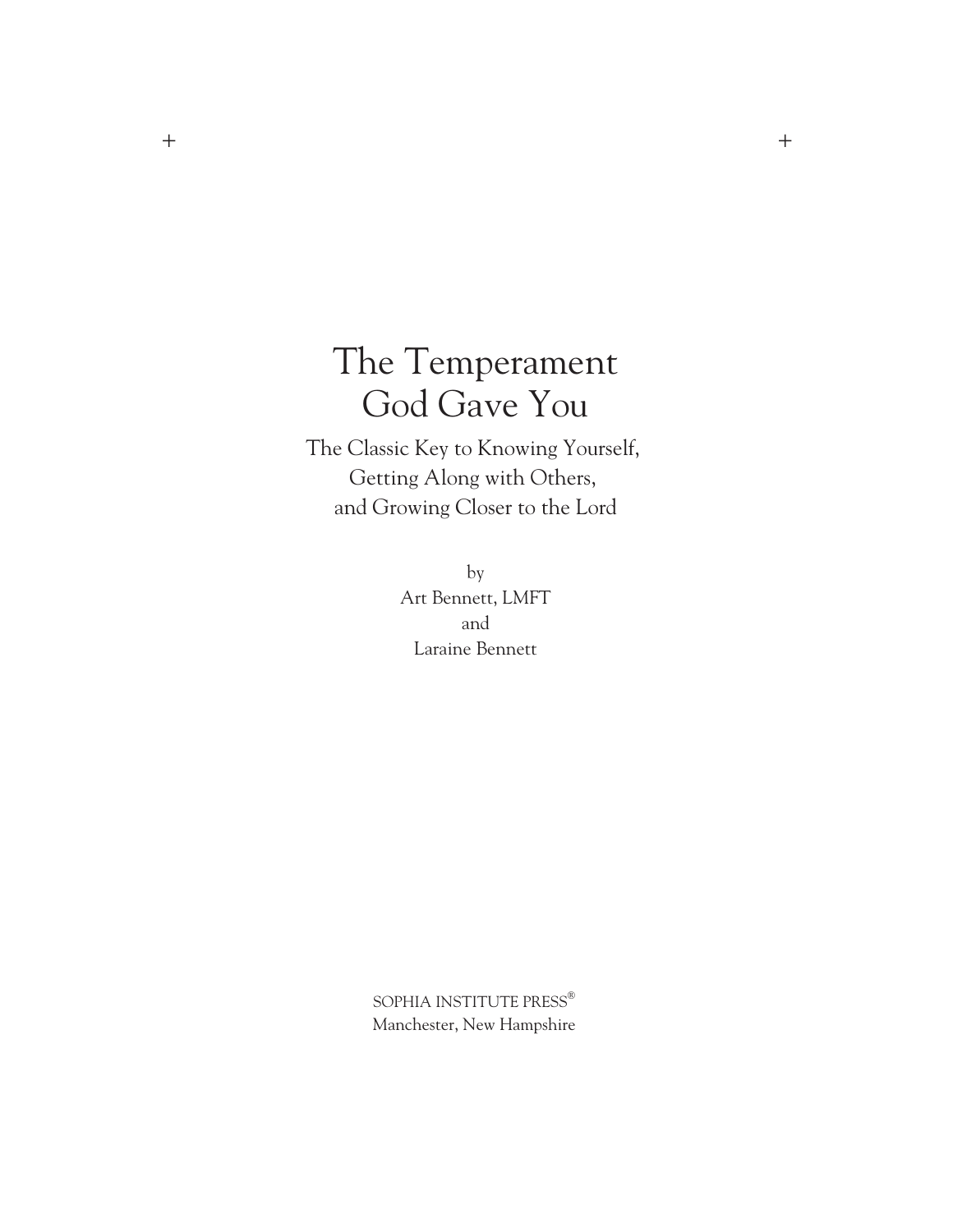#### Copyright © 2005 Art Bennett and Laraine Bennett

+ +

Printed in the United States of America

All rights reserved

Cover design by Theodore Schluenderfritz

No part of this book may be reproduced, stored in a retrieval system, or transmitted in any form, or by any means, electronic, mechanical, photocopying, or otherwise, without the prior written permission of the publisher, except by a reviewer, who may quote brief passages in a review.

> Sophia Institute Press® Box 5284, Manchester, NH 03108 1-800-888-9344 www.sophiainstitute.com

#### **Library of Congress Cataloging-in-Publication Data**

Bennett, Art.

The temperament God gave you : the classic key to knowing yourself, getting along with others, and growing closer to the Lord / by Art Bennett and Laraine Bennett.

p. cm. Includes bibliographical references. ISBN 1-933184-02-7 (pbk. : alk. paper) 1. Temperament — Religious aspects — Christianity. I. Bennett, Laraine. II. Title. BV4509.5.B447 2005 233'.5 — dc22 2005006577

05 06 07 08 09 10 9 8 7 6 5 4 3 2 1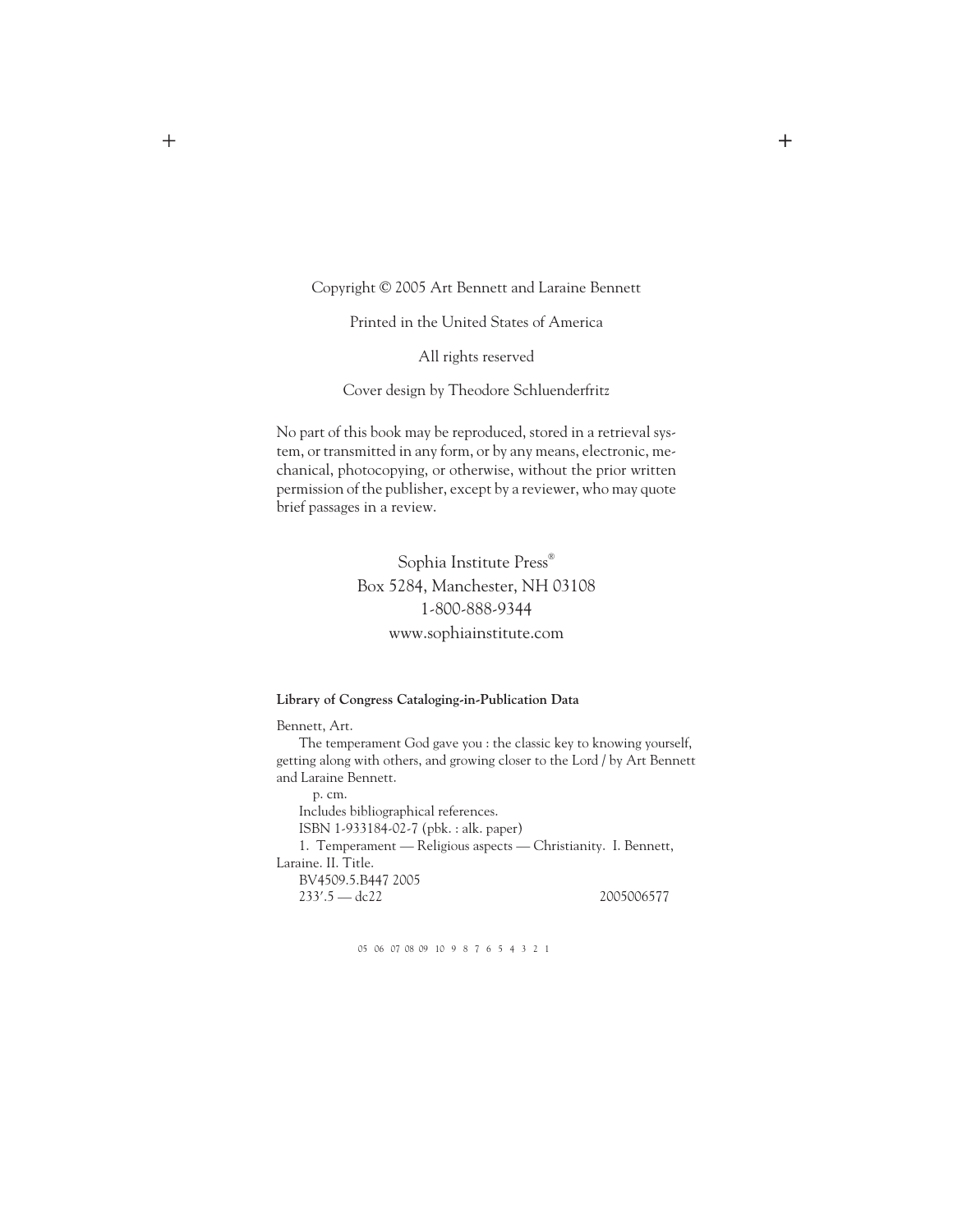*To Pope John Paul II*

+ +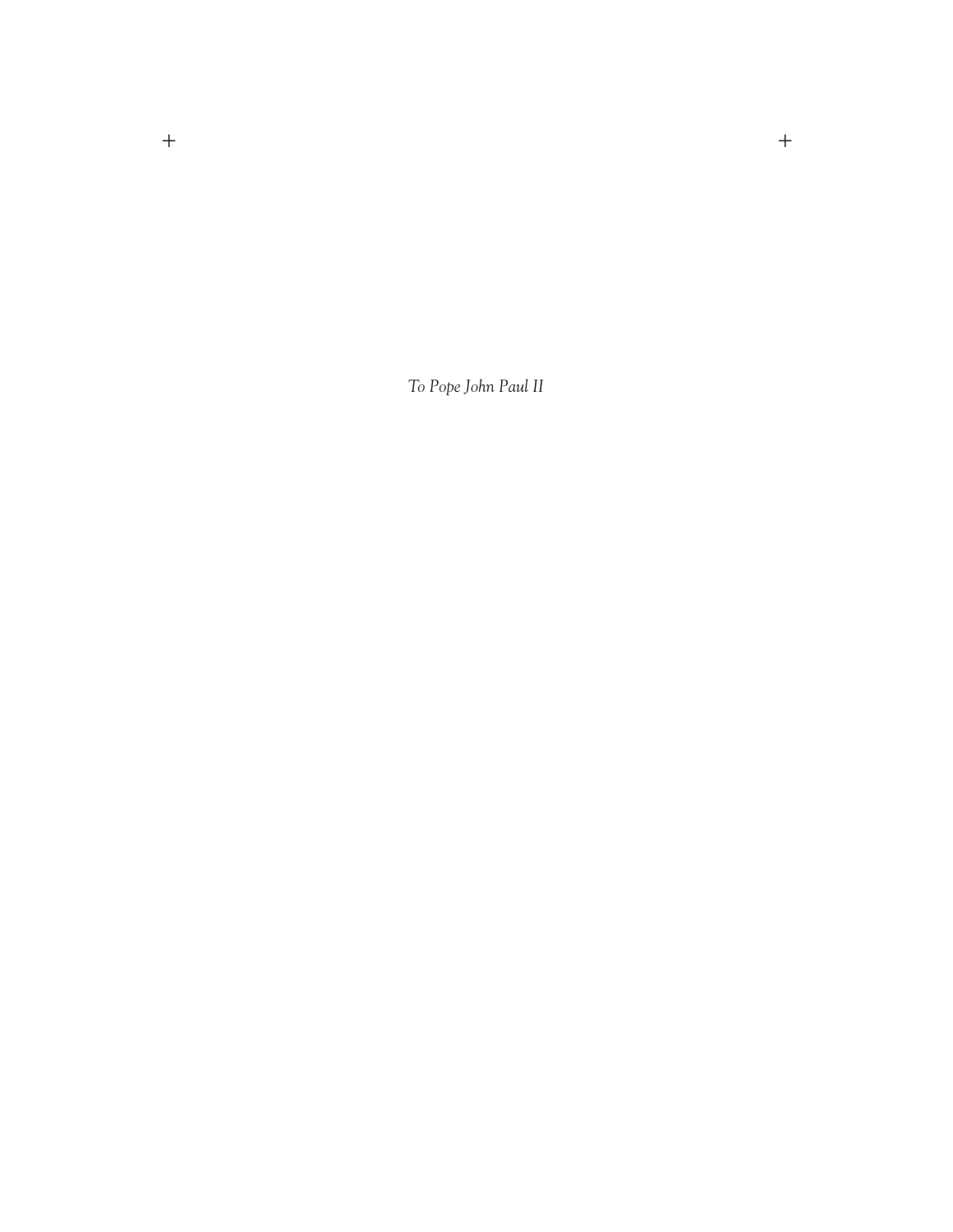## $\infty$ *Contents*

+

+

| 2. Overview of the Four Temperaments 15                                                                                                                                                           |
|---------------------------------------------------------------------------------------------------------------------------------------------------------------------------------------------------|
| 3. Which Temperament Is Mine? 27<br>The Sanguine. $\dots \dots \dots \dots \dots \dots \dots \dots \dots \dots$ 37<br>The Phlegmatic $\ldots \ldots \ldots \ldots \ldots \ldots \ldots \ldots 40$ |
| 4. Understanding Your Spouse's Temperament 47<br>Your Melancholic Spouse 58                                                                                                                       |
| 5. Temperament Combinations in Marriage 77                                                                                                                                                        |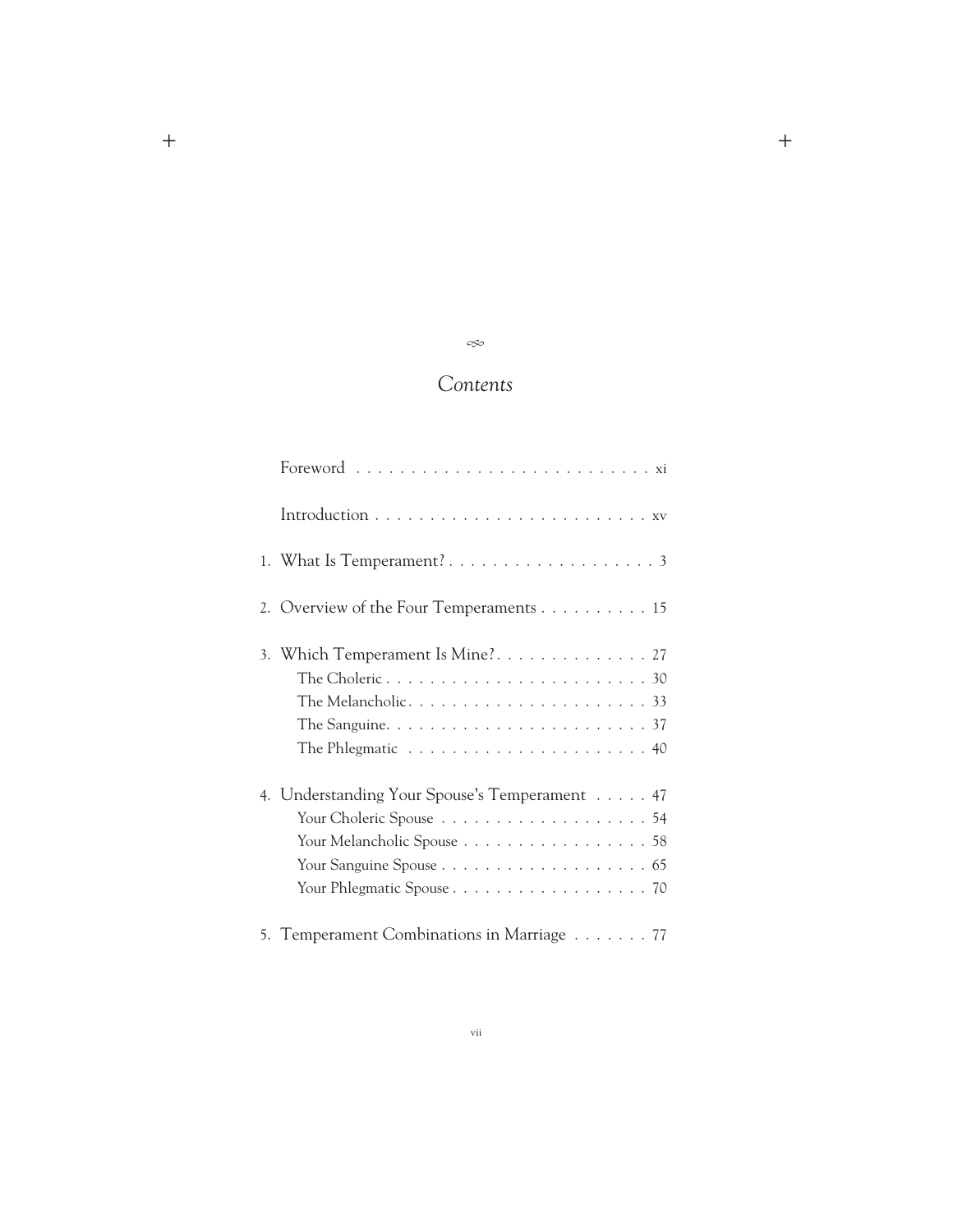|  | 6. Understanding Your Child's Temperament 97   |
|--|------------------------------------------------|
|  |                                                |
|  | Your Melancholic Child 114                     |
|  |                                                |
|  | Your Phlegmatic Child 131                      |
|  | 7. Parenting and Parent/Child Combinations 139 |
|  |                                                |
|  |                                                |
|  | The Melancholic Parent 145                     |
|  | The Phlegmatic Parent. 147                     |
|  | 8. How to Motivate Yourself and Others 157     |
|  | Principles of Motivation 165                   |
|  | Motivating the Choleric177                     |
|  | Motivating the Melancholic 183                 |
|  | Motivating the Sanguine. 189                   |
|  | Motivating the Phlegmatic 192                  |
|  | 9. Discovering Your Secondary Temperament 197  |
|  | 10. Temperament and the Spiritual Life 219     |
|  | The Choleric's Spiritual Life. 230             |
|  | The Melancholic's Spiritual Life 234           |
|  | The Sanguine's Spiritual Life 240              |
|  | The Phlegmatic's Spiritual Life 245            |
|  | Temperament Indicator 249                      |
|  |                                                |

+

+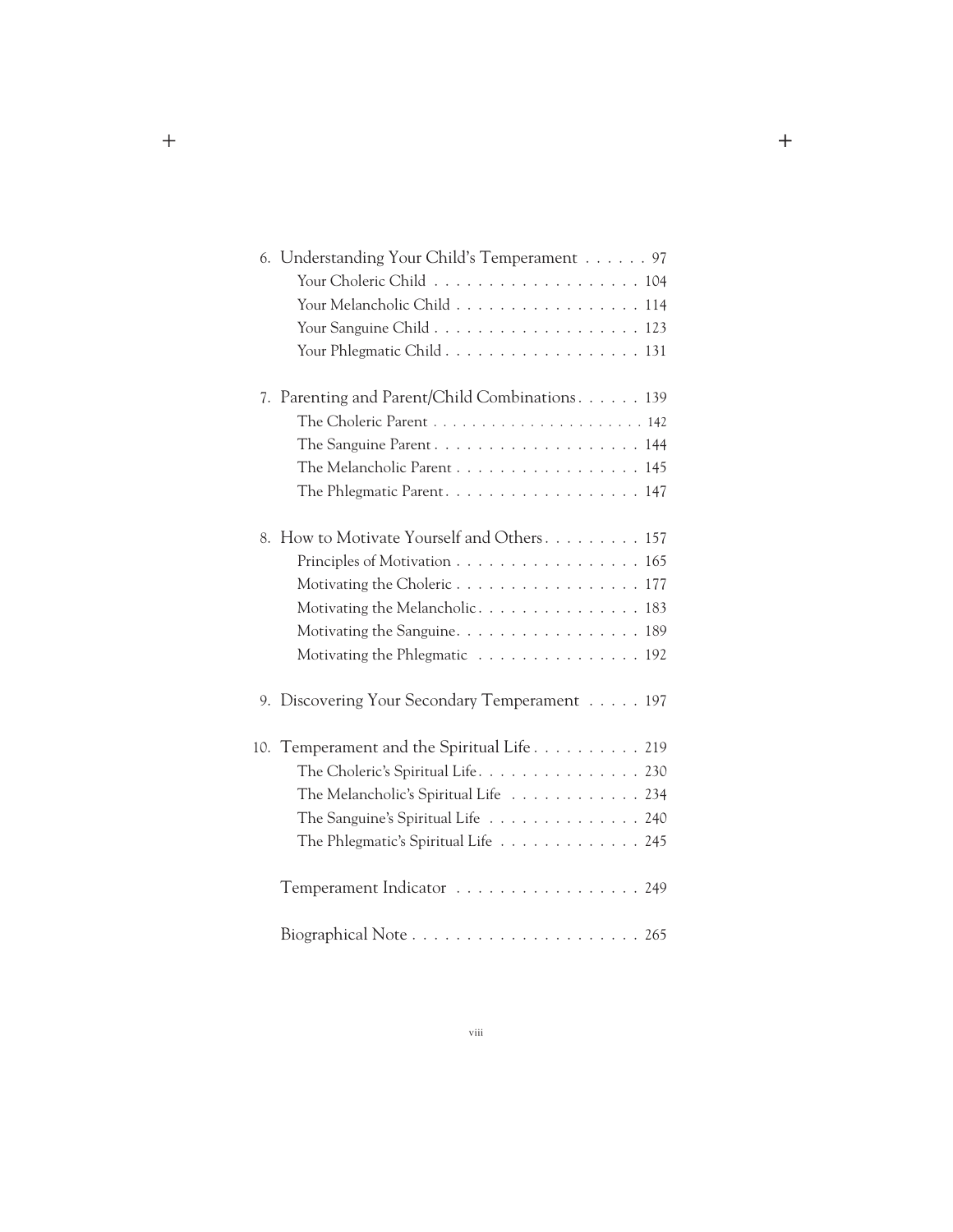## *Foreword*

∞

+ +

You've probably heard the story of the country bumpkin who discovers that every time he leads his horse into the new barn that he has built, the poor horse hits its head on the strut spanning the entrance. One day, he sets his mind to fixing the situation by carving out a six-inch oval of wood from the strut just above where the horse's head passes. As he is getting under way with saw in hand, a friend happens upon him and asks what on earth he's doing, cutting out a section of his barn. The good man explains the horse's predicament. "But," the friend insists, "why don't you just dig out six inches of earth at the entrance to the barn?" Without hesitating, the country bumpkin retorts, "It's not his legs that are the problem; it's his head!"

Sometimes we just miss the obvious — and never is this truer than when it comes to dealing with ourselves! Mood swings, emotional reactions, ups and downs, knee-jerk responses, and apparently incorrigible behavioral ruts are the cause of countless heartaches and frustrations with ourselves and others. We want to know where it all comes from and what we can do about it. We seek answers on the self-help shelf or in the counselor's office, or perhaps at the drug store. Too often, however, we fail to get to the root of our difficulties. Unwittingly at times, we get caught up in dealing with symptoms, without ever getting to the malady itself. Like our country bumpkin, we waste precious time and energy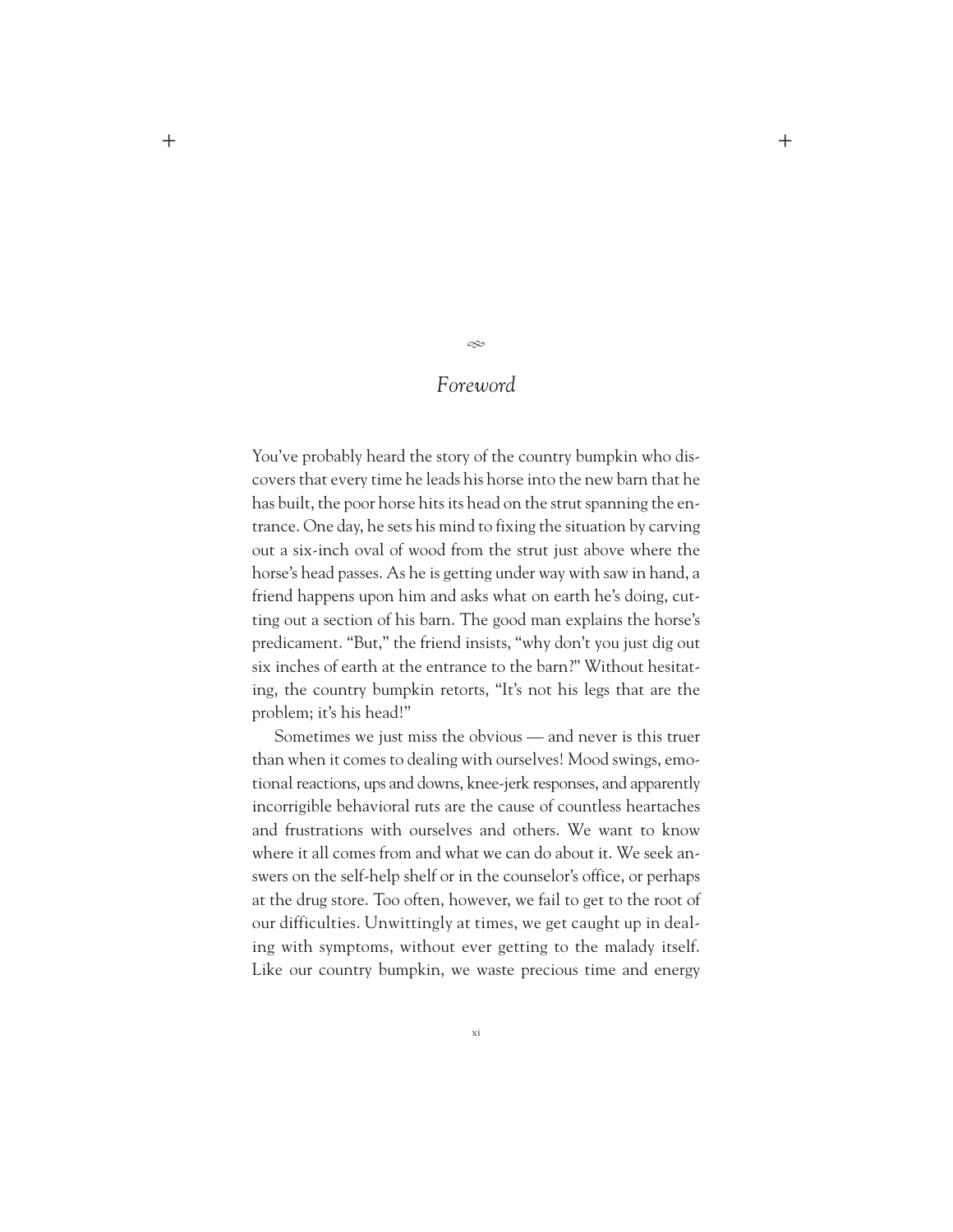(and money!) on quasi-solutions and awkward personal stratagems to rectify negative behavior while failing to perceive that the real solutions lie elsewhere. That's because the obvious often remains obscure until someone points it out to us.

+ +

So, if you are seeking *real* answers to what makes you tick, you've got the right book. And if you are a committed Christian, you've got an added value, because the authors are endeavoring to give you not only the key to keen self-understanding, but also an extraordinary tool for achieving personal holiness — the ultimate solution to the problem of the self!

Laraine and Art Bennett have done us a tremendous service in writing this book. Tapping into their vast experience in counseling, and often illustrating the theory with candid, personal (and humorous) self-disclosures, the authors have made learning about the temperaments — *and how to grow in holiness through our God-given temperament* — easy and fun.

Now, I happen to know something about temperaments, because I've got one myself; I'm a textbook case of the cholericsanguine. I am also a Catholic priest, a confessor, and a spiritual director. I deal a lot with the human heart (an extraordinary blessing and privilege!). I have seen time and time again just how incomparably valuable an understanding of one's temperament can be for living a genuinely fulfilling (and holy) life. How often, for my spiritual directees, has the point of departure for genuine progress in the spiritual life been to finally come to an understanding of their temperament!

*The Temperament God Gave You* is for adults — especially those seeking personal holiness. Who should read it? Moms and dads, single persons, consecrated persons, the engaged, the recently married, the married-with-grandchildren, counselors of all stripes (especially marriage counselors and those who counsel the engaged),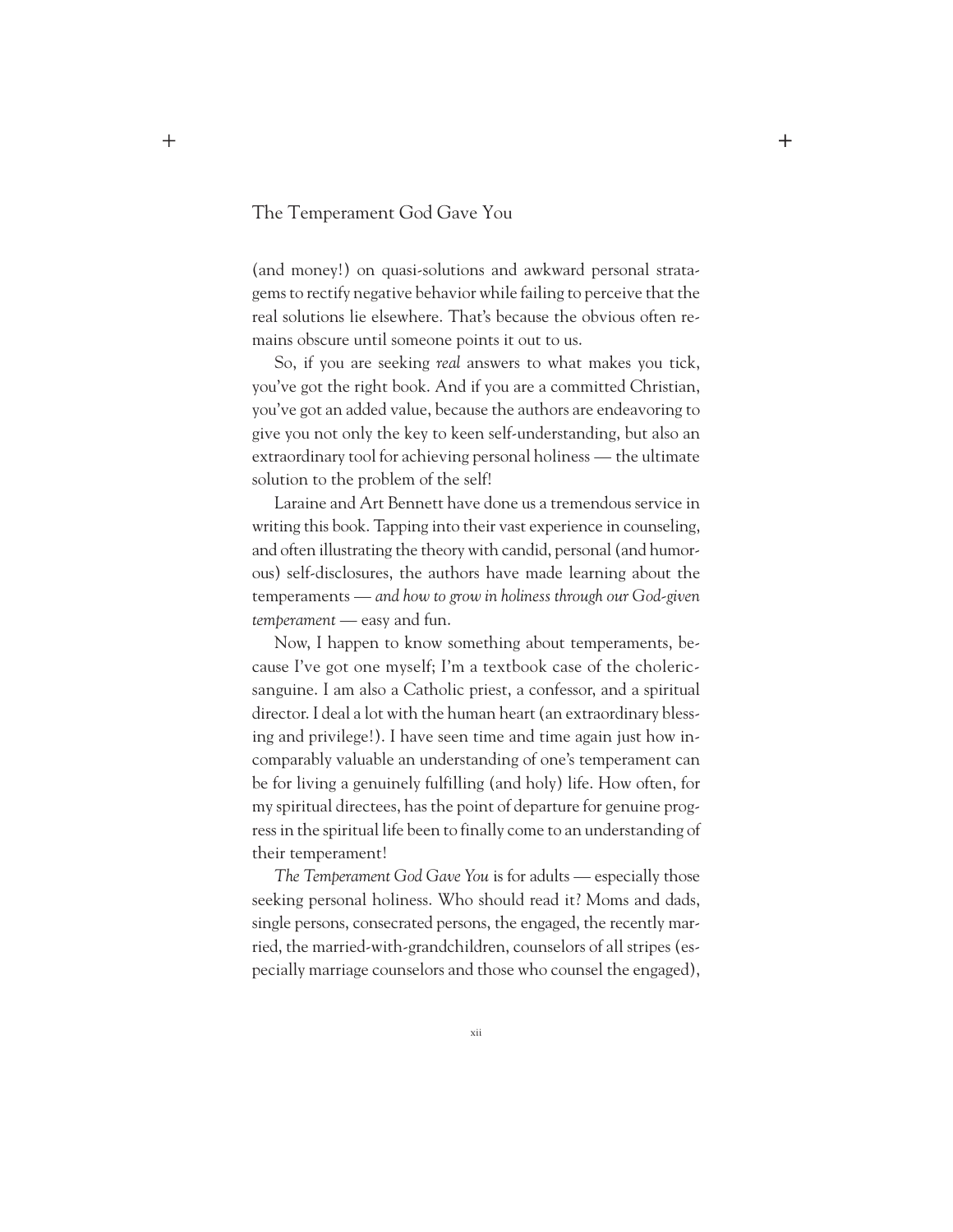+

priests (especially spiritual directors and confessors), as well as psychologists and therapists. All will benefit enormously from a book that is bound to become standard reference point for the study of temperaments.

The book reads quickly. It's chock-full of wisdom and common sense articulated in a user-friendly, entertaining prose. So, it's a great time investment. With a minimum of effort, you will assimilate a wealth of information. Almost every page contains a breakthrough in understanding ourselves and others — and we all know how gratifying that is.

*The Temperament God Gave You* equips you to smooth out the rough edges of your personality, to become a better communicator with your spouse and your children, and to become a facilitator of harmony amongst family and friends. It will also equip you as never before to cooperate with God's grace in the life-project of your transformation into Christ.

I know you're going to love this book!

May our Lord use every page to help you understand that your temperament is a gift and that he gave it to you for a good reason — so that *in and through that temperament,* you can become a saint!

May God bless you!

+

*Fr. Thomas Berg, LC, M.A., Ph.D. Sacramento, California Palm Sunday, March 20, 2005*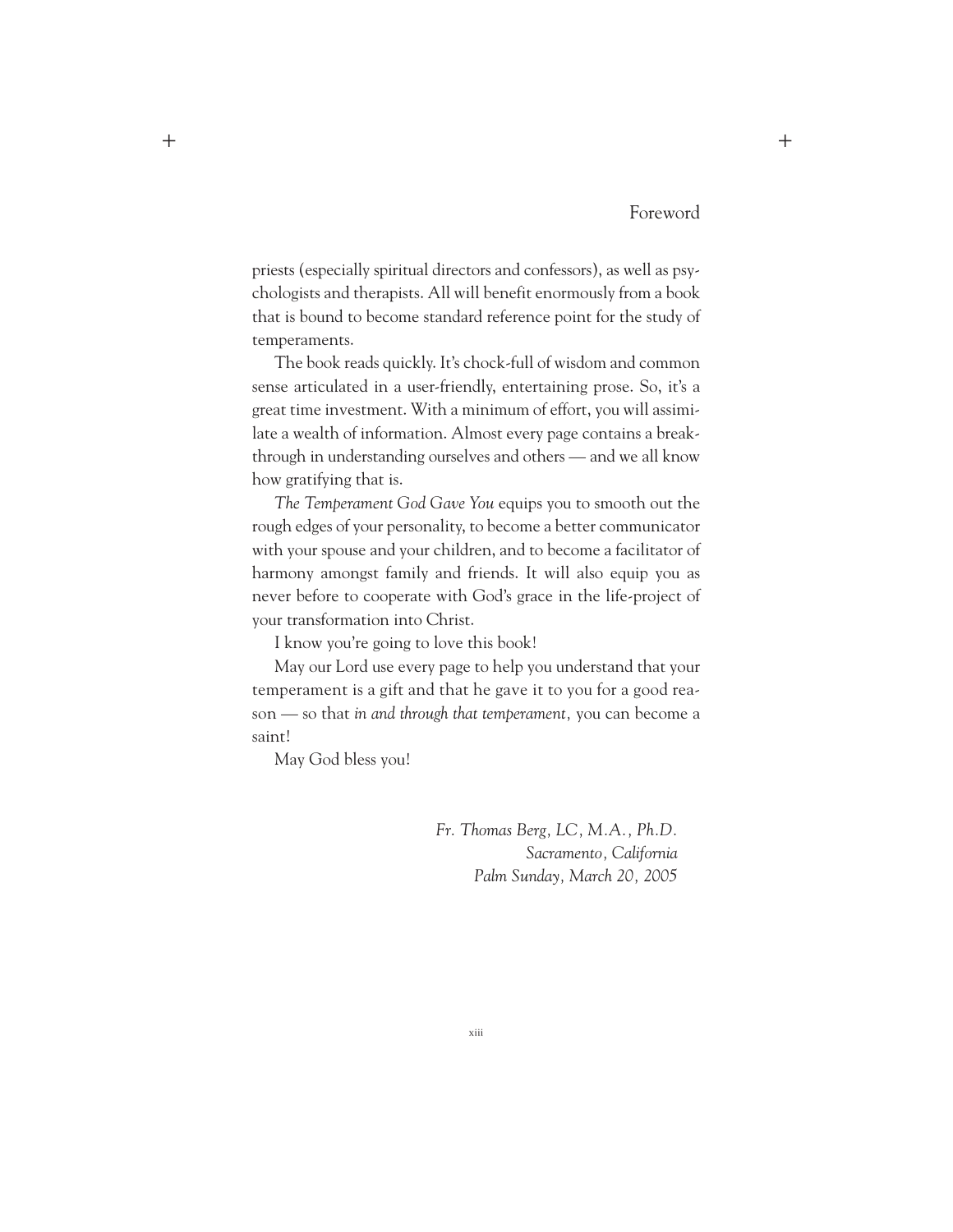## *Introduction*

∞

+

<span id="page-8-0"></span>+

"The temperaments . . . isn't that sort of like Catholic astrology?"

This kind of question often surfaces when either of us gives a talk on the four classic temperaments. Yet the concept of temperament is neither pop psychology nor self-help gimmick; in fact, it has a long and venerable tradition within Catholic spirituality and moral theology. Many great spiritual writers — such as St. Francis de Sales, the Very Reverend Adolphe Tanquerey, and contemporary theologian Jordan Aumann, O.P. — discuss the concept of temperament and how if affects the spiritual life.

The concept of the four temperaments — choleric, melancholic, sanguine, and phlegmatic — was originally proposed 350 years before the birth of Christ, to explain differences in personalities according to the "humors," or bodily fluids. And after more than two thousand years of intervening medical and psychological advancement, the concept of temperament itself — and in particular the classic four divisions — is still referenced by contemporary psychologists, educators, and spiritual writers.

Why are we writing about the temperaments, and why should you read our book? Over many years as a professional counselor and speaker on family matters, Art began to realize that there was a place for the study of temperament in contemporary spirituality and psychology. Yet although we found the Christian book market was well stocked with accessible, practical books on temperament

xv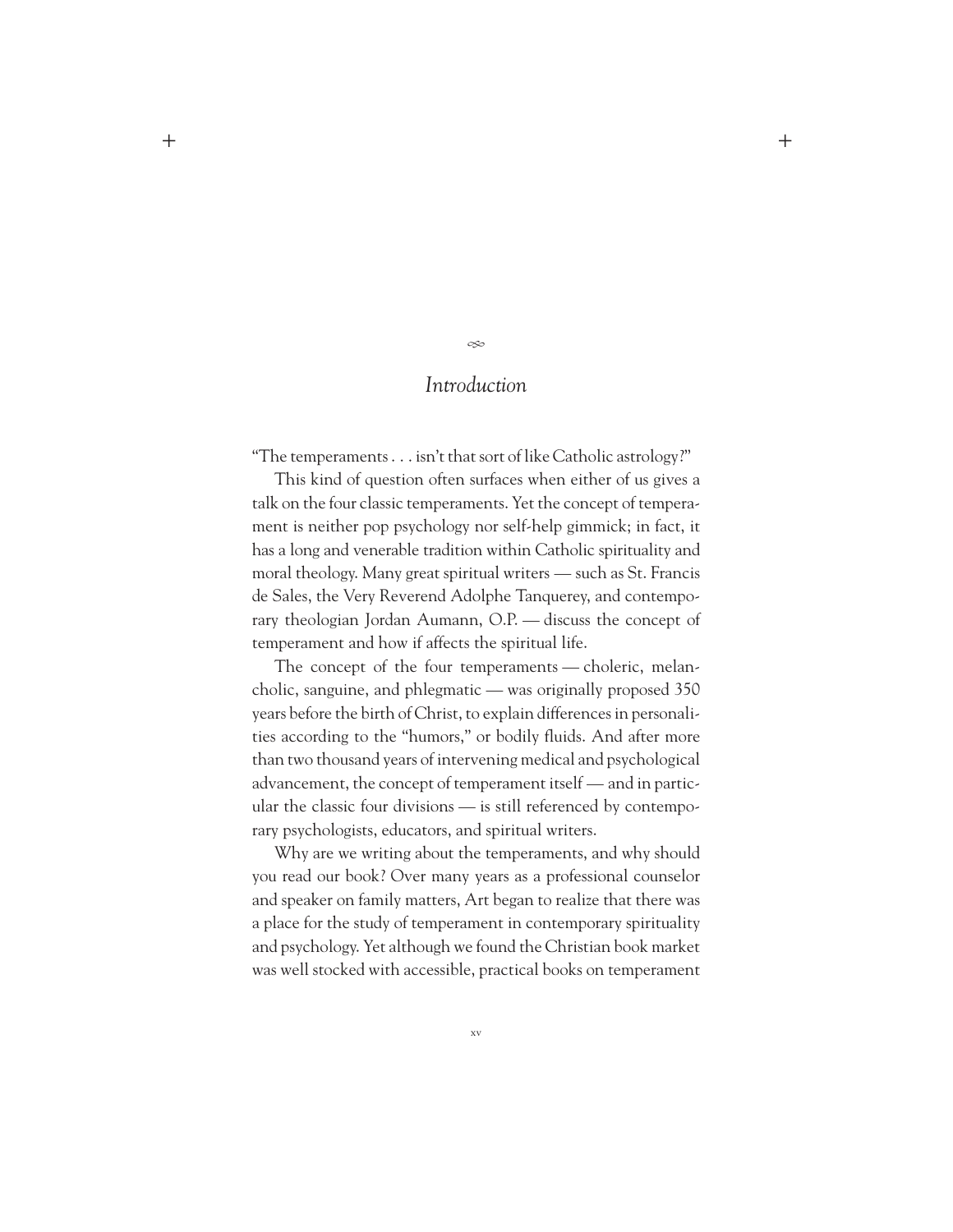+

for individuals and families, for Catholics the only book dedicated to temperament was a short pamphlet written by Father Conrad Hock in 1934, and reissued by the Pallotine Fathers. It offered just enough tantalizing insight to whet our appetite for a thorough, contemporary — and practical — study of the temperaments specifically for Catholics, a study that would show how temperament affects our individual lives, our families, our marriages and even our spiritual lives. Our book is intended to fill that need.

+

Man is a mysterious union of body and spirit. The only creature on earth that God wanted for his own sake, he is called to greatness. In the Garden of Eden, man was lord of the world, immortal, gifted with preternatural knowledge and God's own supernatural life. His higher faculties perfectly governed his passions and emotions; that is, his spirit ruled his body. The original unity and harmony — within our own persons as well as with one another and with God — was disrupted by sin. After the Fall, man remains divided against himself, alienated from his fellow man and adrift from God, incapable of overcoming the onslaught of darkness, chaos, and evil. St. Paul would later bemoan the loss of that original harmony: "I do not do the good I want, but I do the evil I do not want" (Rom. 7:19). Consequently, we experience both a "high calling and a deep misery"<sup>1</sup>that can be reconciled only through Christ. "Where sin increased, grace overflowed all the more" (Rom. 5:21); God made Christ to "be sin who did not know sin" so that we might be saved (2 Cor. 5:21).

Man is a mystery to others and to himself. Only in Christ can we discover our true selves and discover that high calling: intimate communion with God. Only in Christ will our lives be renewed and transformed, and so all of creation. "For creation awaits with

<sup>1</sup> *Gaudium et Spes,* 13.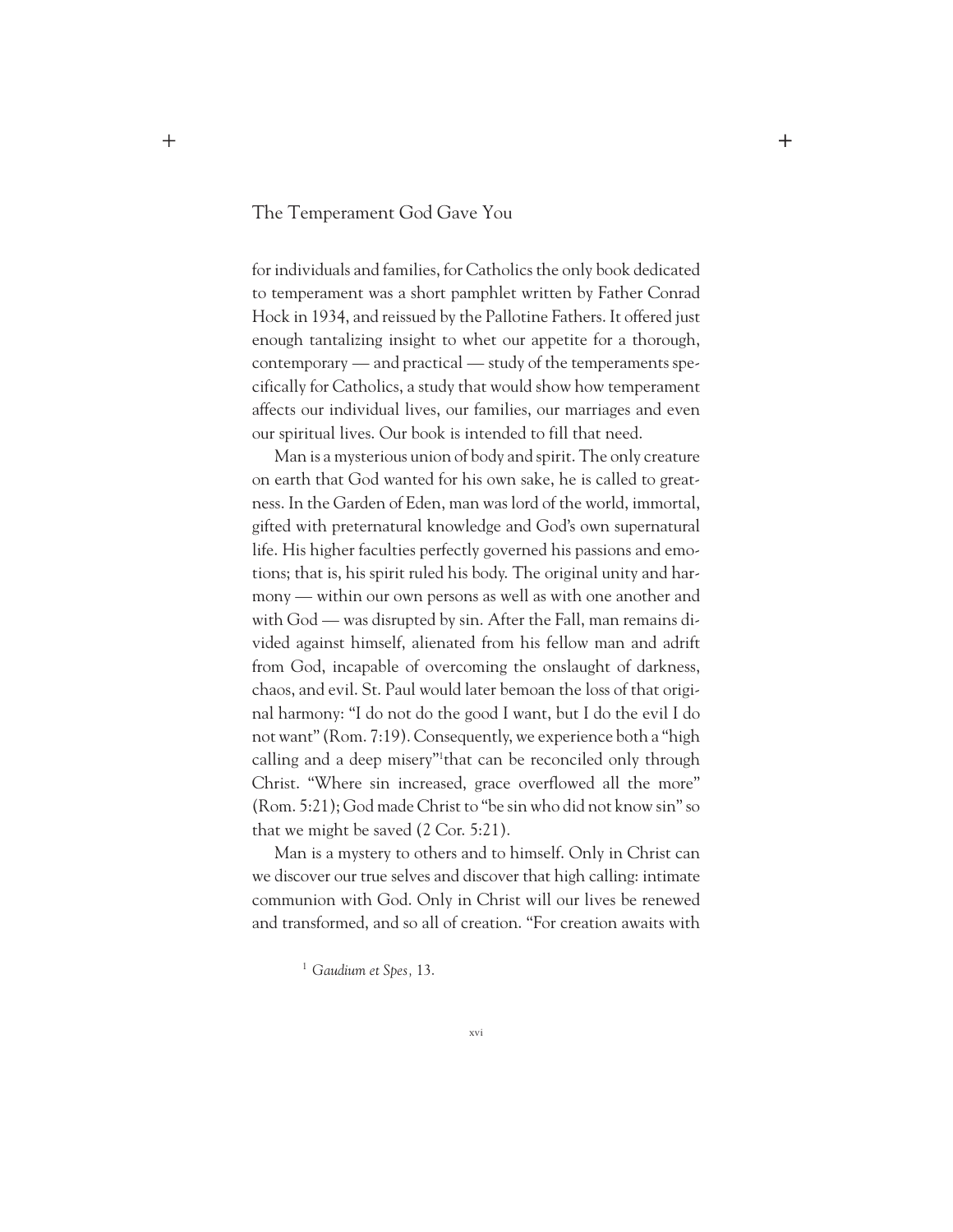eager expectation the revelation of the children of God" (Rom. 8:19). Grace never destroys nature, but perfects it.

+ +

This book describes the temperaments — part of our human nature — and how they can influence our personality, our motivations, our lives. It is important to understand how our individual temperament affects us and how best to work with its particular strengths and weaknesses to form ourselves both humanly and spiritually. But it is equally important to remember that temperaments never tell the whole story. Understanding temperament doesn't mean we now have a handy label to slap on our kids and our spouses. Our temperament should never be used as an excuse for bad behavior.

Self-knowledge is a virtue that St. Teresa of Avila said must never be neglected: "Self-knowledge is so important that, even if you were raised right up to the heavens, I should like you never to relax your cultivation of it."2 Genuine self-knowledge will result in humility — never in complacency. By better understanding ourselves and our loved ones, we will be able to improve ourselves and grow in our spiritual lives, and help our children and spouses to become successful and holy individuals as well. When we understand our temperaments, we can begin to master those inclinations or untoward reactions that may thwart our growth in virtue and in love. We will develop greater compassion for others and will stand ready to encourage and strengthen our loved ones — to begin that transformation of hearts which, through the grace of God, will build a civilization of life and love here on earth and ultimately, intimate friendship with him.

<sup>2</sup> St. Teresa of Avila, *Interior Castle,* trans. Allison Peers (New York: Doubleday, 1989), 38.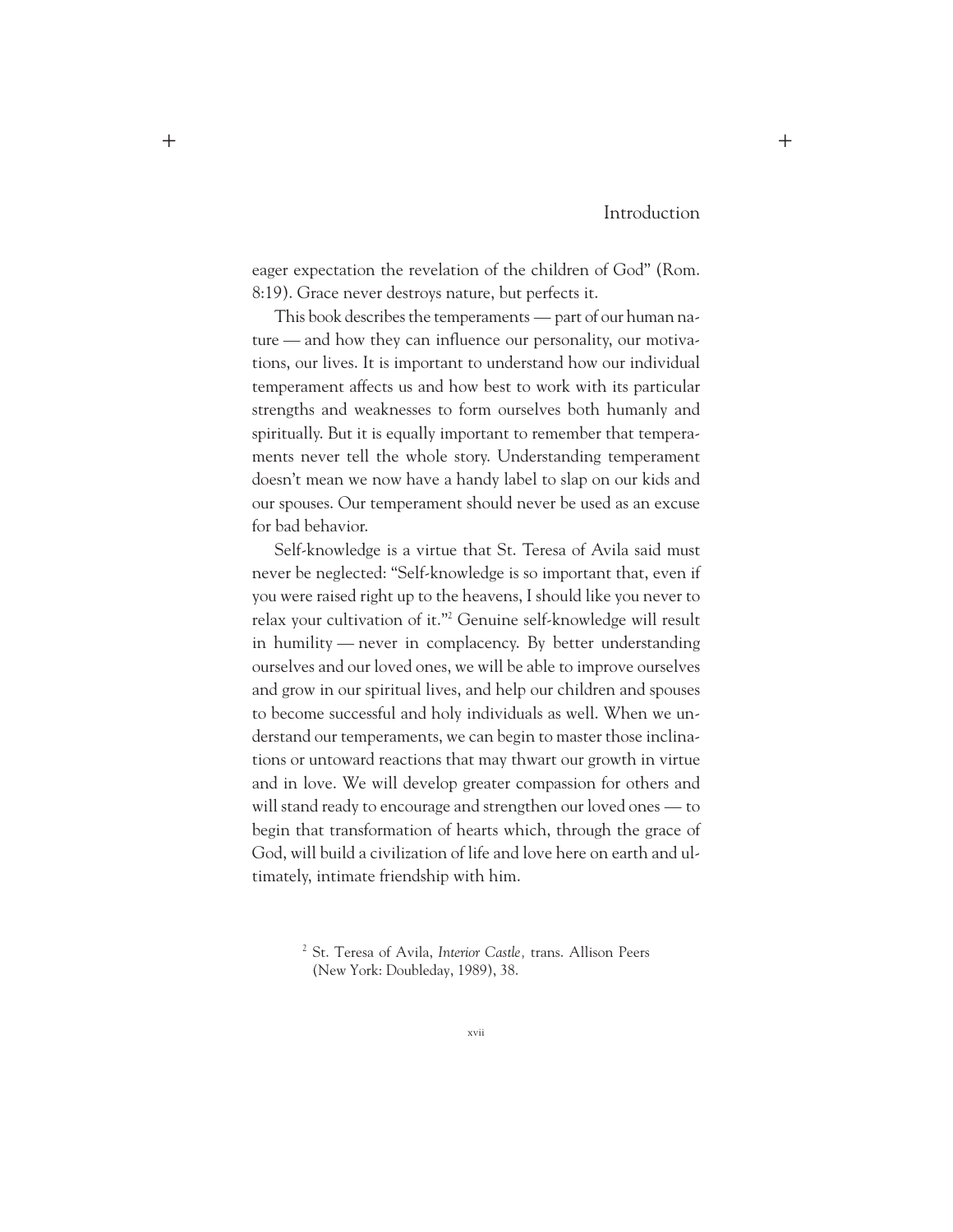*Chapter 3*

+ +

 $\infty$ 

## *Which Temperament Is Mine?*

"Every temperament is in itself good, and with each one man can do good and work out his salvation." *Father Conrad Hock,* The Four Temperaments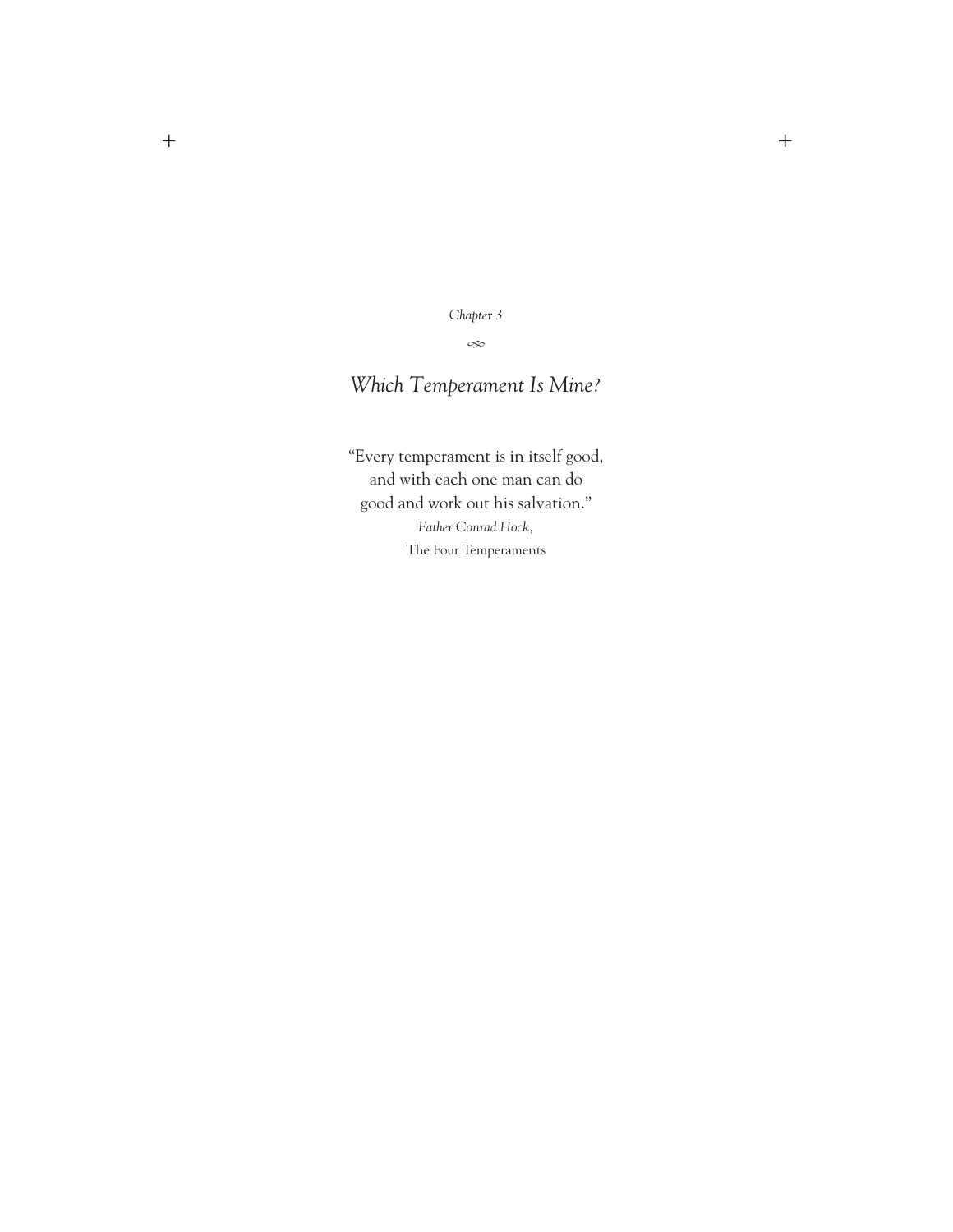Let's now take a quick snapshot of each the four classic temperaments: choleric, melancholic, sanguine, and phlegmatic. Remember: these snapshots represent the "pure ideal" of the temperament and that most people will not find themselves pictured exactly. Most people will have a combination of two temperaments, with one dominating (see chapter 9 for a complete discussion of primary and secondary temperaments).

 $\infty$ 

+

+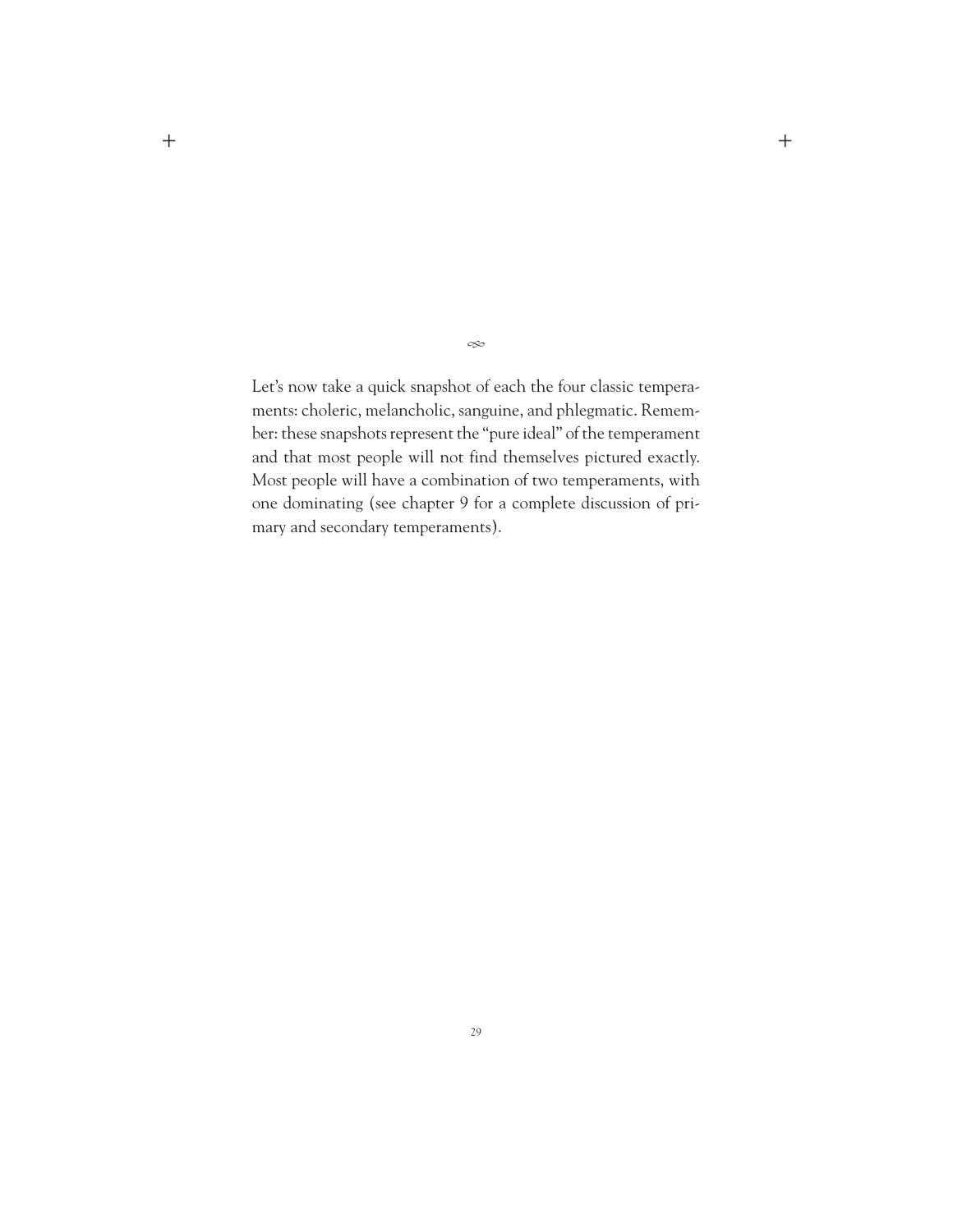+

#### **THE CHOLERIC**

+

*"Do you not know that the runners in the stadium all run in the race, but only one wins the prize? Run so as to win" (1 Cor. 9:24).*

Enthusiasm, energy, intelligence, and a strong will combine to make the choleric temperament a classic go-getter. Whether at home or on the job, the choleric will take charge and get many things accomplished in a short time. The choleric reacts quickly and intensely; decisiveness is his hallmark. In addition, he is extraverted and self-confident, comfortable taking charge of people as well as situations. Opposition is never a stumbling block, but rather, a further incentive to action. Dynamic and direct, the choleric has a keen mind and thinks independently. He will always let you know what he's thinking.

The choleric's enthusiasm and energy will attract others to him. He thrives on activity; work invigorates him. He is optimistic and magnanimous; he values success in his endeavors and sets high goals. He is comfortable with power, blossoms in competition, and is confident in his decisions.

Cholerics are eminently rational; they expect to hear good reasons for any argument. Even as children, they will not accept "Because I said so" as sufficient reason for doing something. Cholerics can grasp the big picture and can communicate the vision to others; they are natural organizers and tend to rise to positions of authority. They easily express their ideas to others, but are less willing to listen. They hate to "waste time" on meetings, employee relations, or small details. Many entrepreneurs are cholerics. They tend not to delegate because they believe that they can do it better and faster themselves and because they enjoy their own productivity. A choleric can also be successful as a CEO, a military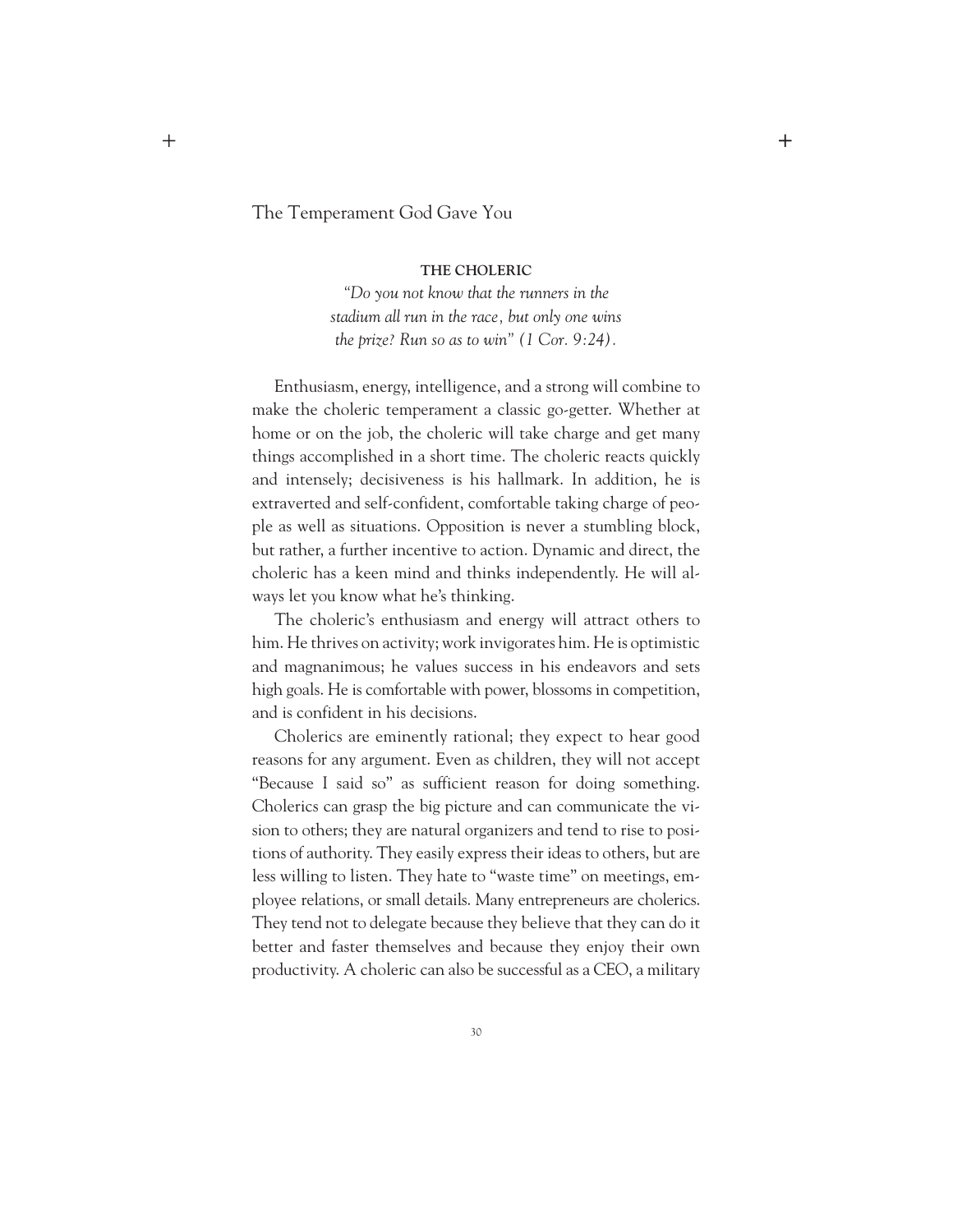leader, a founder, or in any other profession where his leadership and vision is valued.

+ +

There is, of course, a downside to this driven and intense personality. The choleric is quick to judge, to form an opinion, and to charge ahead stubbornly — often without proper reflection and at times without compassion for people in his way. If you have ever brought home something that has to be assembled, and plunged right in without looking at the instructions, you may be a choleric. A choleric thinks that reading directions or studying a map before heading out the door is a waste of time; he can figure it out on the way.

His intelligence, decisiveness, and high productivity make the choleric impatient with — sometimes even contemptuous of those who are less talented. He can be domineering, obstinate, dictatorial, overly ambitious, and hard-hearted. He is prone to pride and anger. Father Conrad Hock writes, "The choleric prefers to die rather than to humble himself."8 Sometimes it can seem as though people are a secondary consideration to the choleric. A choleric who is not trying to grow in virtue can quickly become utilitarian in his approach.

If you are choleric, do not be offended by the fact that many of the infamous dictators of history shared your temperament. Cholerics tend to lead with the strength of an idea, a goal, or sheer enthusiasm, rather than taking the time to mold, convince, or teach the people they are leading. It is equally true that many great saints are of this temperament. St. Paul was once the greatest persecutor of the Christians; after his conversion, he became the most dynamic apostle.

<sup>8</sup> Rev. Conrad Hock, *The Four Temperaments,* rev. ed. (Milwaukee: The Pallotine Fathers, Inc., 1962), 20,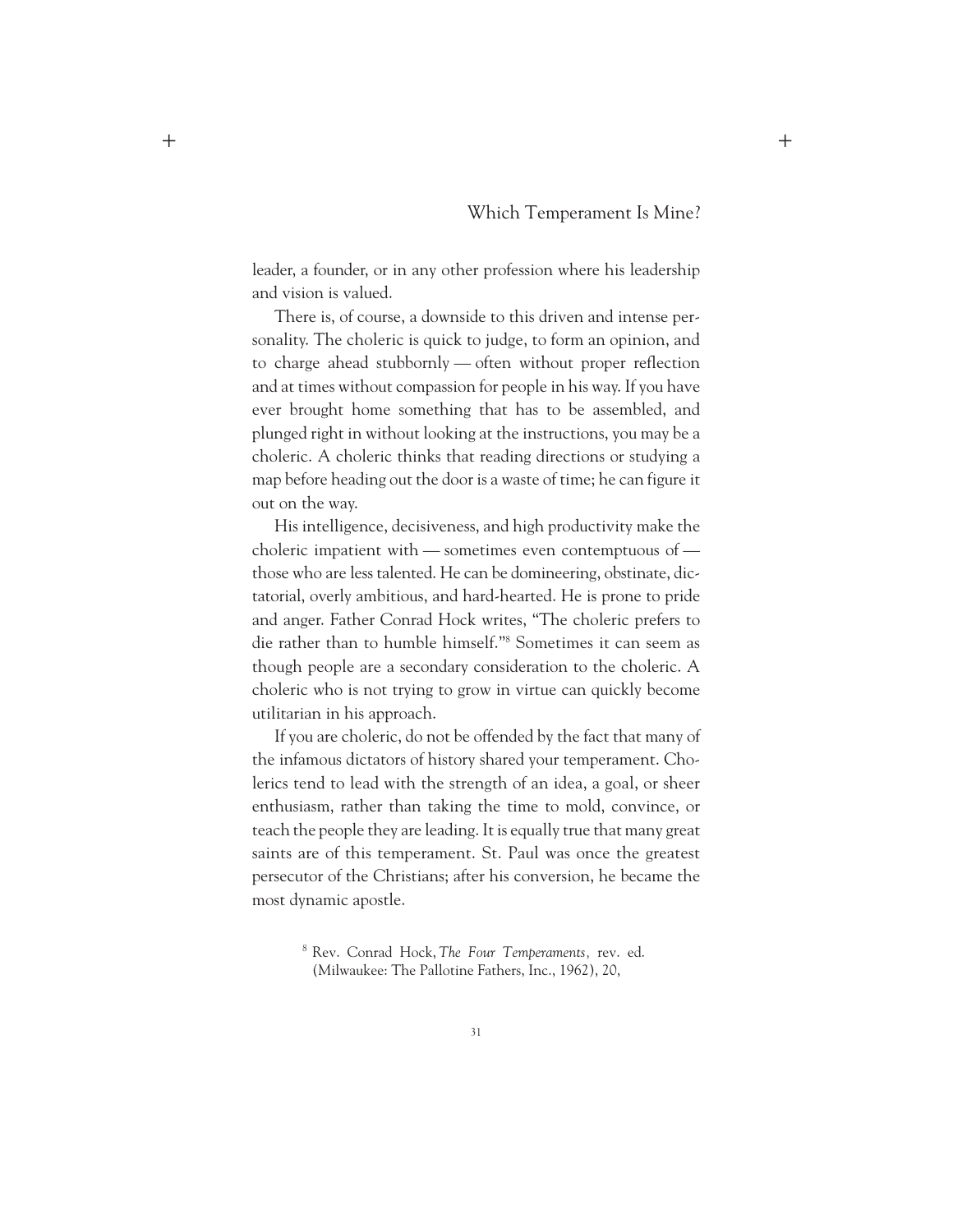+

The choleric may fear intimacy in personal relationships; he is too independent, impatient, and insensitive. He can be rash and imprudent when making decisions, and then deny that he has made an error. He tends to hide his insecurities while blaming others for his own mistakes.

+

Cholerics will be valuable employees — if not the founder of the business itself. They are self-motivated, task-oriented, quickthinking, pragmatic, and energetic. They enjoy their work. They enjoy leading projects and people, but sometimes need to be reminded that not everyone works as quickly as they do. Sometimes, in their determination to achieve results, they can roll over their co-workers' feelings to accomplish the task at hand.

A spiritual life marked by strict discipline and obedience is critical for the choleric, to help him overcome his tendencies to pride, anger, and obstinacy. He will need to develop compassion, humility, tenderness, and understanding in dealing with others. But it will be first necessary to convince the choleric that he *needs* the spiritual life, that he can *trust* a spiritual director, that he must humble himself before God and learn the virtue of obedience. He will learn to be more understanding and forgiving of his fellow man and will develop greater humility when he realizes that the natural gifts of his temperament are gifts from God and are not something he personally earned or deserved.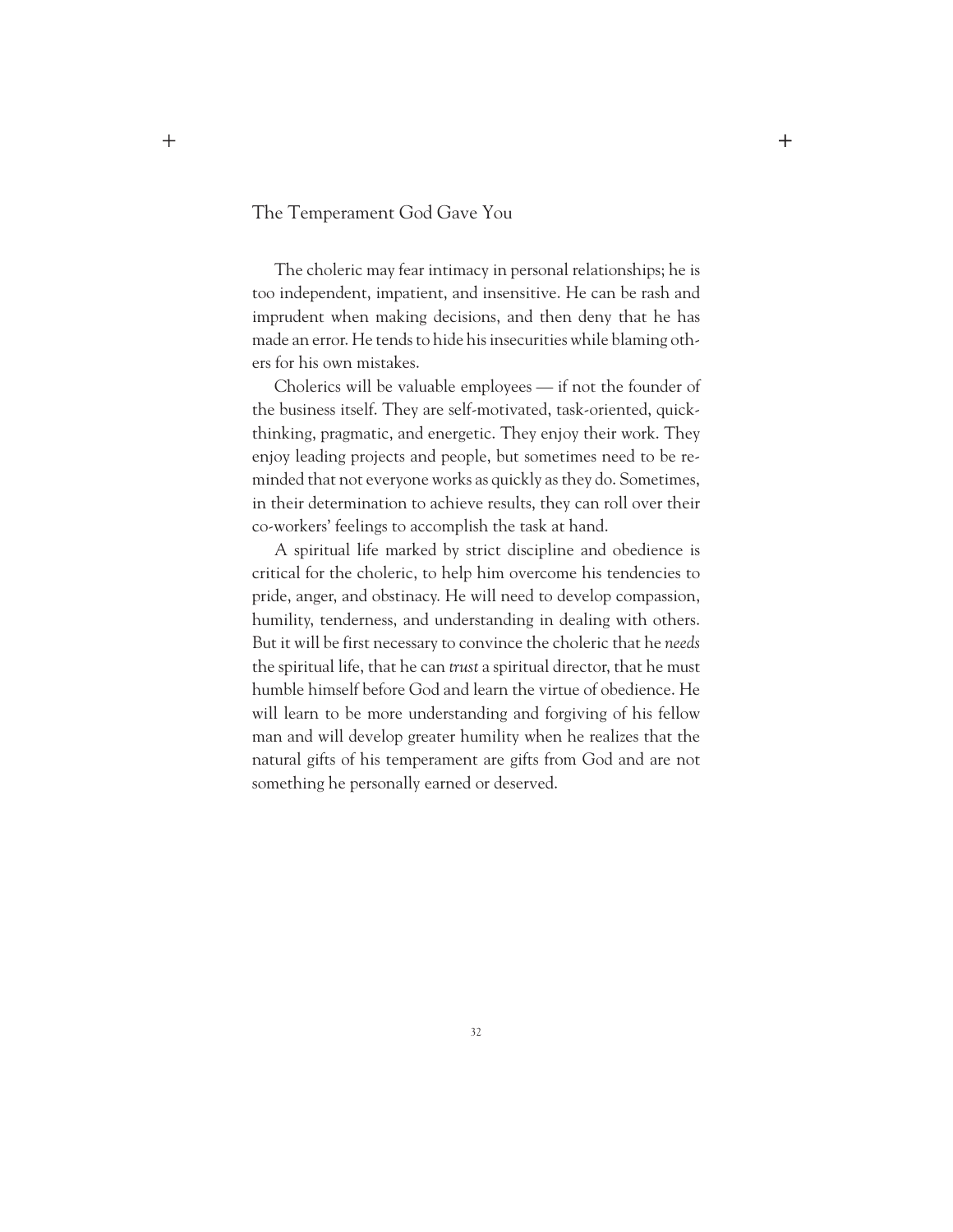## Which Temperament Is Mine?

#### **THE MELANCHOLIC**

+ +

*Blessed are they who hunger and thirst for righteousness (Matt. 5:6).*

The melancholic, more than any other temperament, tends to value the *ideal* — whether it be truth, beauty, or justice, and all that is noble. He can be thoughtful, pious, and compassionate, given to solitude and reflection. It is said that the melancholic so longs for heaven that everything on earth falls short. Sensitive and idealistic, he is deeply concerned about injustice and vice. His idealism combined with compassion for humanity and passion for justice may lead him to a humanitarian vocation. Great writers, poets, artists, and composers have been of this temperament.

Many melancholics have become great saints — founders of religious orders, reformers, great mystics and theologians. The melancholic is principled, consistent, faithful, and persevering. He is orderly, diligent, and attentive to detail. He appreciates the mystery and depth of life.

But that same idealism of melancholics can also cause them to become critical or judgmental of others who don't "measure up." This idealism lends itself to leadership skills, or sometimes causes melancholics to be impractical and intractable, not team players. They are skeptical about what may appear to be simplistic labels and categories — such as the four temperaments.

The melancholic temperament is characterized by a weak or dull initial reaction to stimuli, followed by an increase in intensity over time; the reaction then tends to last a long time. Because of their slowness to react and their tendency to introversion, melancholics base much of their decision-making on ideals. They long for perfection, yet so few people can meet their expectations and their dreams. No wonder they often have their nose in a book!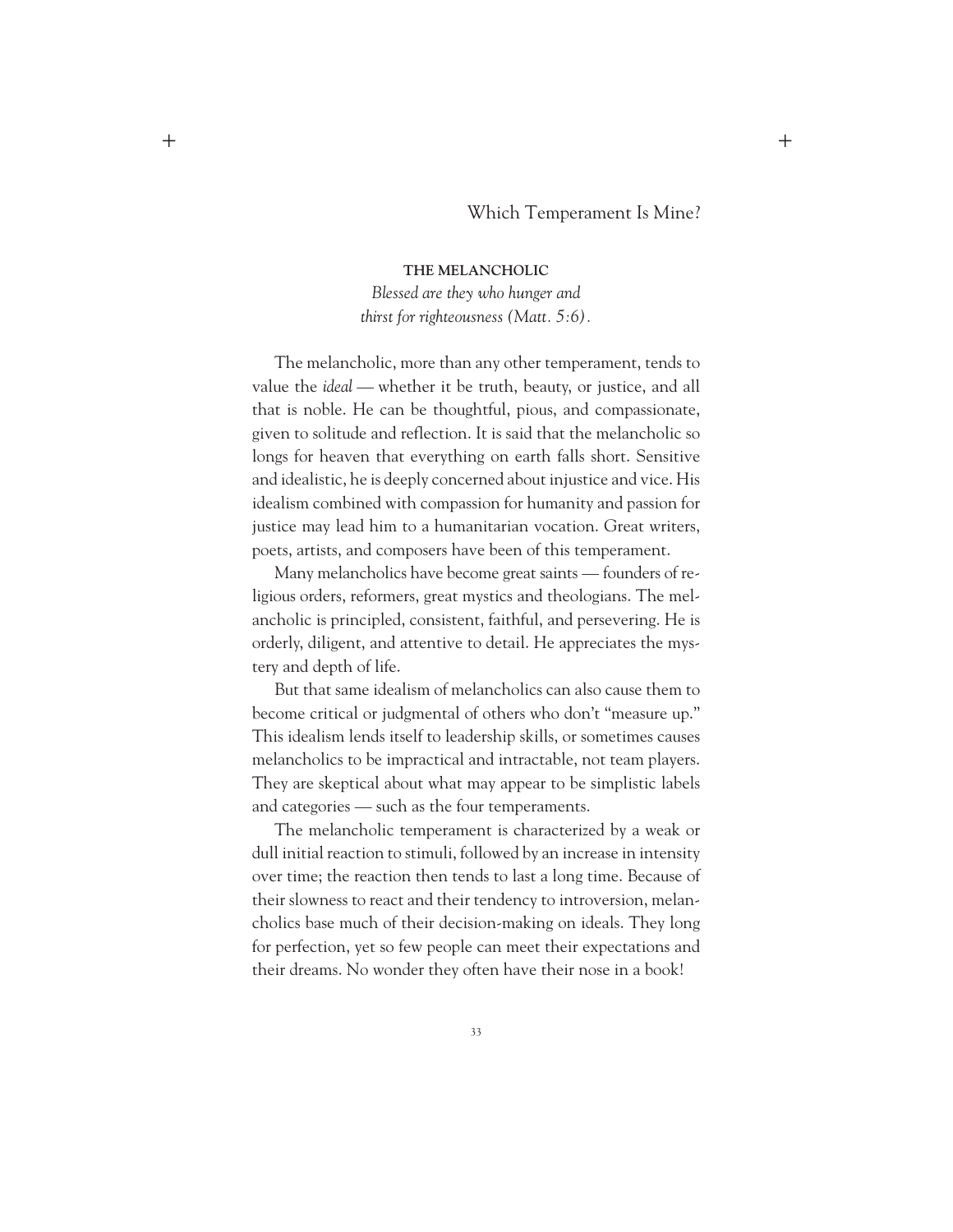+

Melancholics form relationships very slowly; in fact, they're usually quite content to be left alone. They do not initiate relationships, and it may take a long time for them really to trust. But when they do form a relationship, they will be faithful and true to a fault. Yet if their trust is violated, and they become aware of the betrayal, they can be relentless in unforgiveness.

+

The melancholic's reflective nature, combined with his goal of reaching perfection, will cause him to note all the difficulties of a new venture or a proposed project, worry about all the possible negative outcomes, and pinpoint errors and injustices. The effect can paralyze the melancholic. When Hamlet uttered his famous "To be, or not to be" soliloquy, he was expressing a fundamental melancholic disposition. Hamlet was unable to act, due to his intense introspection and its stultifying effect.

The melancholic longs for perfection and, failing to achieve that, may begin to lack self-confidence and become despondent. He sees problems where other temperaments (such as the choleric) see challenges or opportunities. Ironically, however, although small details can stump them, melancholics can often handle the truly big crises with grace and aplomb.

Why do melancholics sweat the small stuff, but not the big stuff? We are not sure what the answer is to this conundrum of the very complex melancholic temperament. One theory is that the melancholic lives his daily life with the expectation that, any minute, the "other shoe will drop."

One melancholic we know always has a list of complaints ready: the kids are misbehaving, the job market looks grim, the in-laws are warring. But when serious illness threatened the family, this melancholic was calm under the pressure and drew upon spiritual strength. Without such a foundation, though, the melancholic could just as easily sink into depression.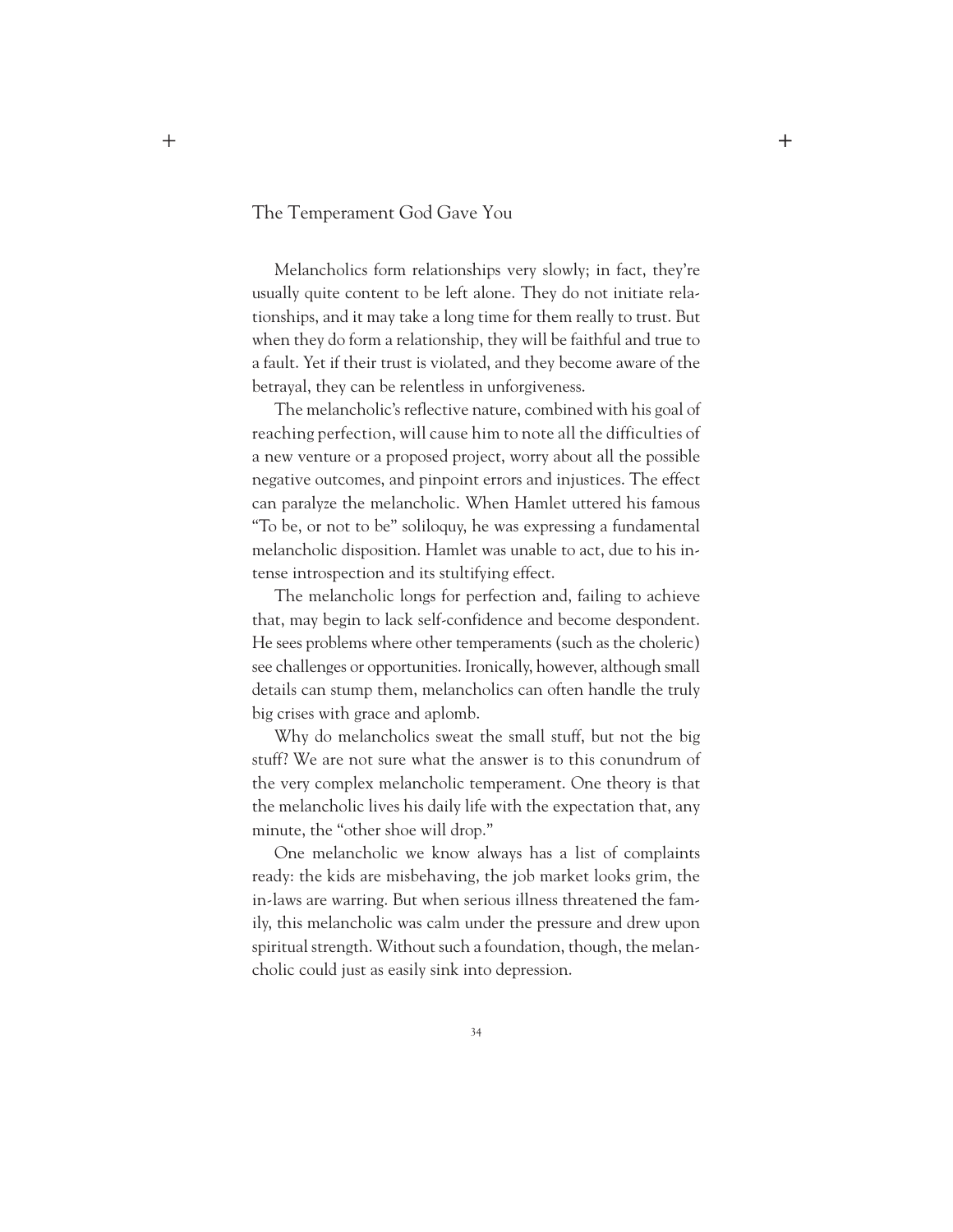Because of their tendency to reflect on and to weigh every pro and con, melancholics can appear to be irresolute and indecisive. They may spend too much time on planning and preparing, and too little time putting their plans into action. It is sometimes very difficult for them to bring others aboard a project because they don't know how to convey enthusiasm for it — not because they lack that enthusiasm inside themselves. For some reason, melancholics tend to be less physically vigorous than other temperaments. Where a choleric seems to abound in energetic enthusiasm, the melancholic tends to be quieter, weaker, and more prone to small illnesses that sap his will.

+ +

Because of their introversion and their tendency to pessimism, melancholics can become excessively self-absorbed. They should fight to achieve self-confidence and to place their trust in God. They need to strive to become attentive and generous to others in need (fighting against the temptation to self-pity.) Self-pity is a trap that can keep the melancholic in a myopic, unproductive lifestyle. Teachers and parents can help their melancholic students and children by encouraging them to exercise regularly and to eat well and to learn to develop confidence, optimism, and enthusiasm.

Sometimes the first step is the most difficult. Because of his acute sense of what can go wrong, a melancholic will often exhibit a notable indecisiveness at the beginning of a project or new stage of life. The melancholic needs to be helped over this hump, perhaps by an understanding teacher or parent or spiritual director who can help give him the confidence he lacks and inspire him with optimism.

As Father Hock puts it, the melancholic has a "strong will coupled with talent and power," but he can be overly cautious to the point that he has "no courage." "It has become proverbial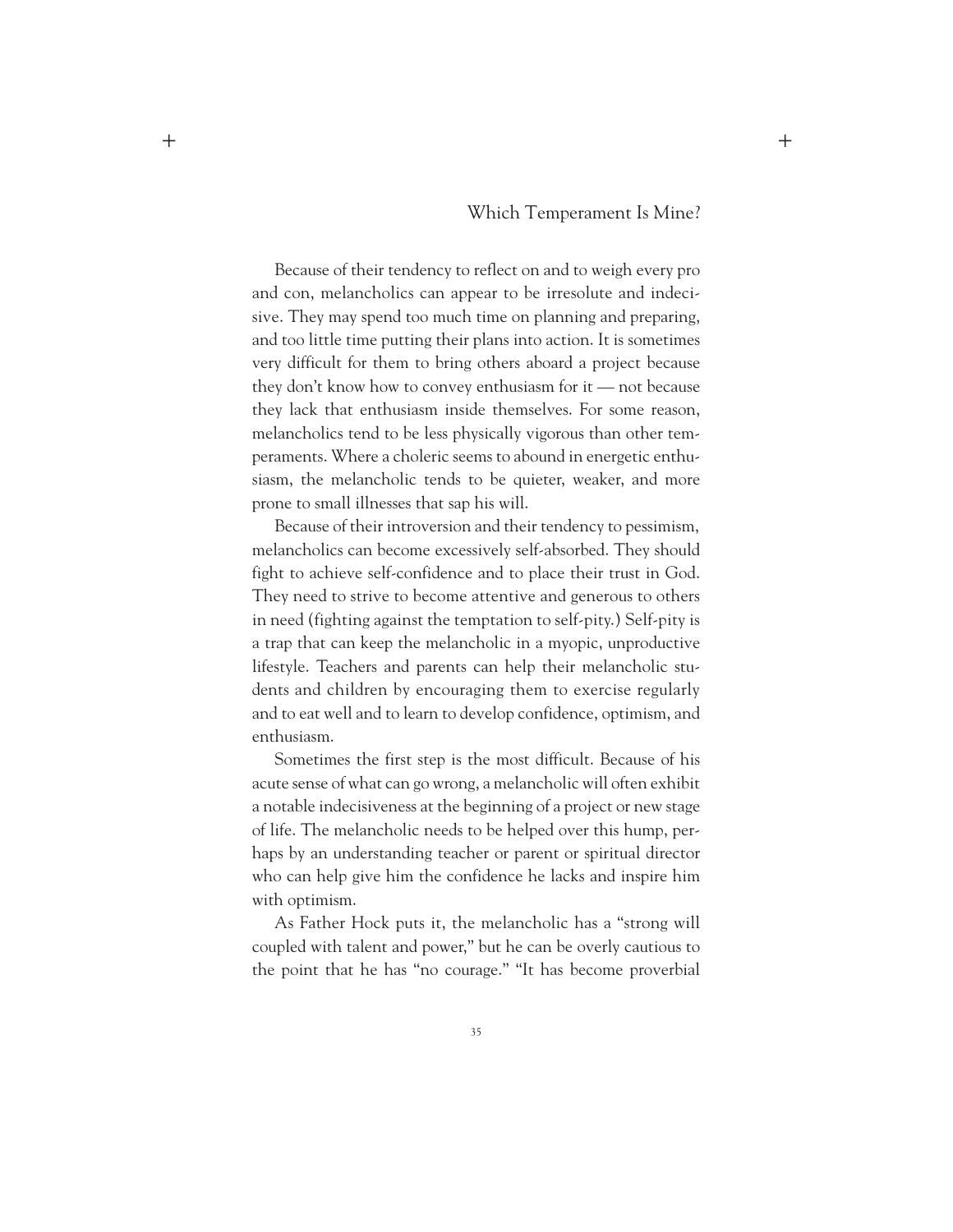+

therefore: 'Throw the melancholic into the water, and he will learn to swim.'"<sup>9</sup>

+

On the job, someone whose primary temperament is melancholic will be a great asset in any work requiring precision, detail, consistency, organization, and in-depth analysis. We know several melancholics who are editors, writers, educators, and financial analysts. Some are even your classic "watch dogs," sniffing out corporate shenanigans. Just don't ask them to make sales calls! Also, don't expect them to be the most sensitive people-managers: melancholics can overlook necessary relational, team-building, and motivational aspects of dealing with people.

In his spiritual life, the melancholic should focus on personal intimacy with Christ, because his nature is drawn to the highest of ideals and will never rest until, as St. Augustine said, it rests in the Lord. Furthermore, only through an intimate relationship with Christ will the melancholic learn to temper his overly critical expectations of other people — such trust should be placed in God alone — and to overcome his natural tendency to sadness.

A strong interior life will help the melancholic attain intimacy with God, supernatural joy and peace. A good spiritual director can greatly help the melancholic by helping him set prudential goals, remind him to take care of his health and human needs, and to develop definitive spiritual resolutions. (See chapter 10 for more on the spiritual life.)

<sup>9</sup> Ibid., 37.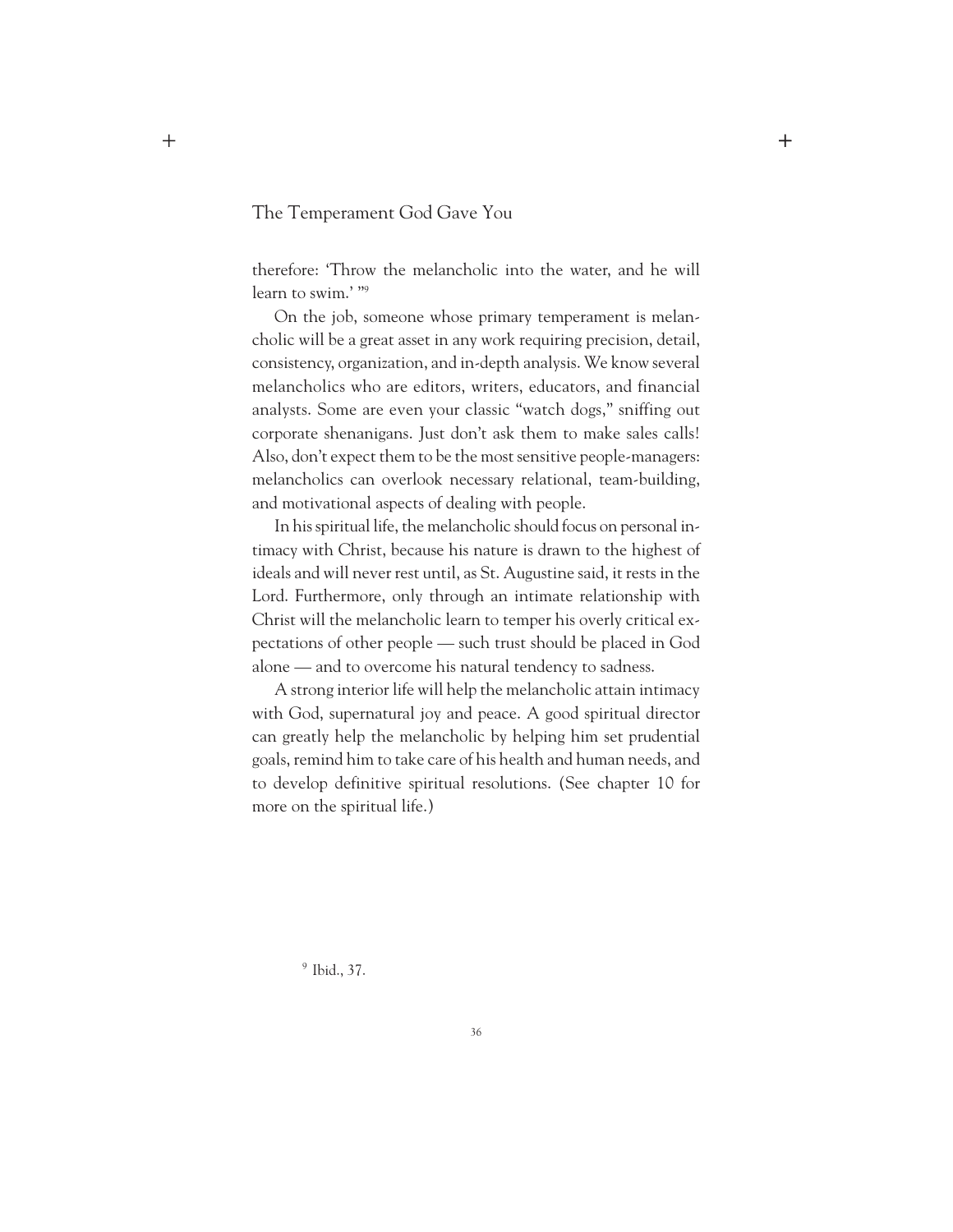#### **THE SANGUINE**

+ +

*"God loves a cheerful giver" (2 Cor. 9:7).*

The creative, fun-loving, high-spirited sanguine's natural tendency to look on the bright side, to enjoy people, and to seek out adventure sometimes results in a label of superficiality and frivolity. But the world is a brighter, more joyful place because of the inspiration, enthusiasm, and fellowship he provides.

A strength of the sanguine is his ability to "live in the present moment"; because he does not dwell on the past, nor spend time worrying about the future, he has a very optimistic, joyful attitude toward life. The sanguine is often adventuresome, enterprising, and creative — and is a source of inspiration to others.

Although quickly and easily aroused to emotion or reaction, the sanguine does not retain the reaction for any length of time. His curiosity is easily piqued and his interest easily aroused; combined with his natural extraversion, this makes the sanguine typically friendly, outgoing, and communicative, always on the lookout for new adventures and new friends. He is very attuned to his five senses, which gives him a good eye for detail and attention to appearance. (This can also be a source of trouble, if he becomes overly drawn to sensible pleasures and external attractions.)

Relationships are extremely important to sanguines; they are warm-hearted, compassionate, generous, and eager to please. They are energized by large groups, and cooperative with and accepting of others. They want to please their parents and teachers.

Sanguines' eagerness to please is, however, sometimes at odds with their love of the limelight. Our sanguine son has received quite a few detentions (undeserved, he believes) for his attentiongetting antics in the classroom. Sanguines love to be the center of attention, and they prefer quantity (not necessarily quality) of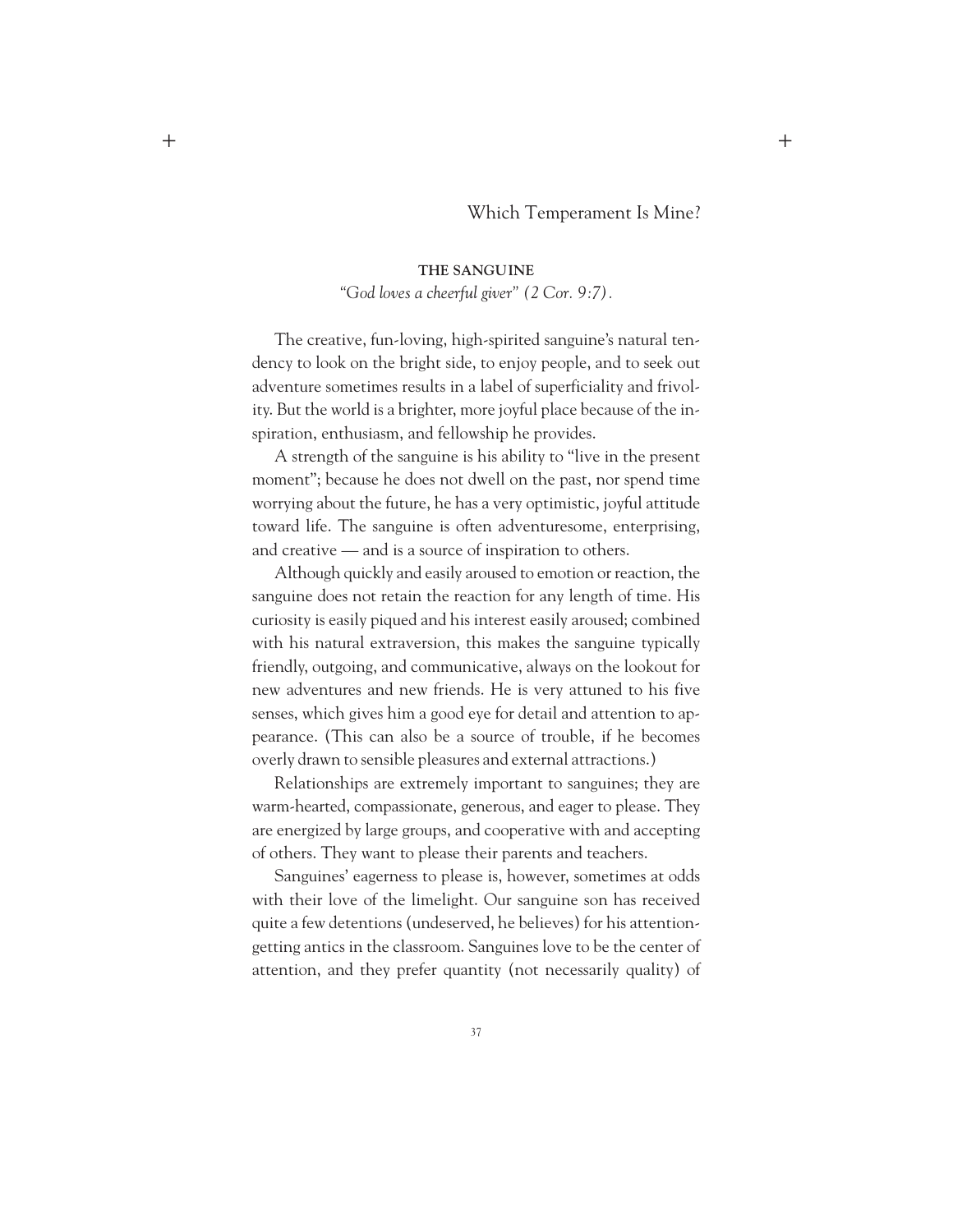+

friendships. They want to make others happy — or at least get a big laugh!

+

The mercurial sanguine wears his emotions on his sleeve, although these emotions are not long-lived and might be given to rashness, imprudence, and impulsivity. (He is rarely willfully defiant or obstinate.) The sanguine child learns quickly, although he might have difficulty memorizing. Continually discovering some new interest, like butterflies flitting from flower to flower, sanguines can find it difficult to attain great depth in one area of study. It is not that they do not have the intellectual capacity, but rather that their attention is so easily captured by something new.

Weaknesses of the sanguine temperament include the tendency toward superficiality (due to the immediacy of their reactions and their creative imaginations), inconstancy (due to the short duration of their impressions), and sensuality (lacking the perseverance to withstand temptation once their passions are aroused). Because he places such a high value on relationships and pleasing others, a sanguine is often tempted to forsake what he knows is right in order to fit in with the crowd.

It is sometimes said that sanguines "enter the room mouthfirst." Their love of the limelight makes them prone to exaggeration and rash words, and to teasing others. Their tendency to talk before they think often results in having to apologize for hurting someone's feelings. Making such an apology is not usually difficult for the sanguine, who really wants everyone to love him. Spiritual writers point out that going to Confession is not difficult for the sanguine; whereas the choleric does not want to confess his sins out of pride, and the melancholic finds it extremely painful to reveal his deeply hidden faults.

The sanguine is likely to enjoy an occupation that highlights dealing with people. He will want to use his quick-thinking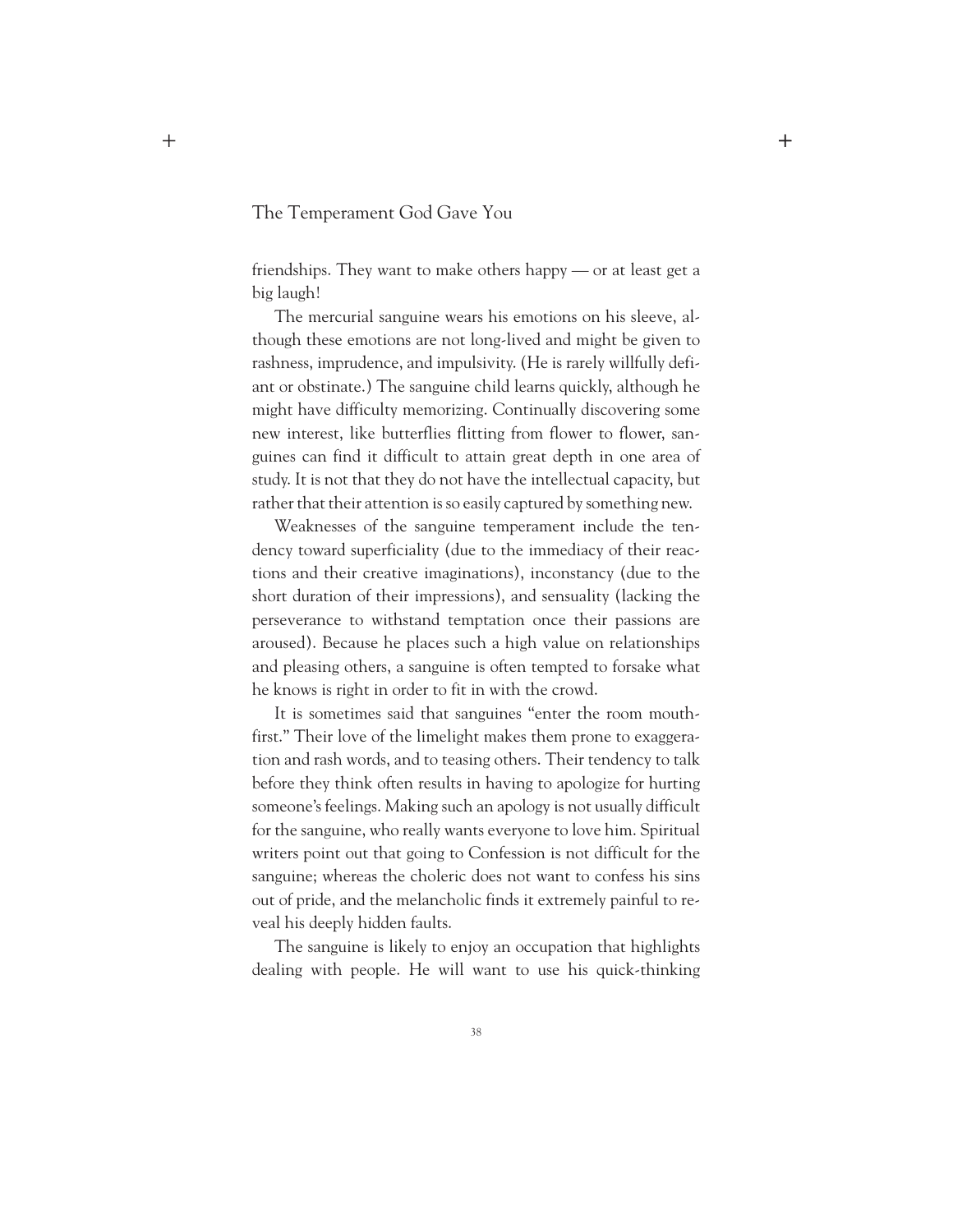creativity to come up with new ideas, projects, and ventures. Detailed, arduous tasks that require working independently, on the other hand, may be more of a struggle for the enthusiastic, sociable sanguine.

+ +

In the spiritual life, the sanguine is less likely to fall prey to a pharisaical legalism because he prioritizes relationships and freedom of expression. But, when poorly formed in the Faith, this tendency can lead to an undisciplined and incoherent set of beliefs based on personal preferences rather than on the truth. If, however, the sanguine develops a close personal relationship with Christ, he can develop faithfulness and obedience to authentic Church teaching. "If you love me, you will keep my commandments" (John 14:15).

When the life-loving, people-pleasing sanguine discovers that Jesus Christ is the true friend of his soul, he embarks on a journey toward spiritual maturity; depth and constancy of personality will result. Such a journey will help him discover who he truly is and who is the One who is most important to please!

Sanguines should be highly valued members of a family, organization, or religious community: they are self-giving, generous, cooperative, and loving. When motivated by a love for Christ and with attention to spiritual formation, the sanguine will exhibit great energy, sensitivity, and vivacity in spreading the Kingdom and bringing more souls to Christ.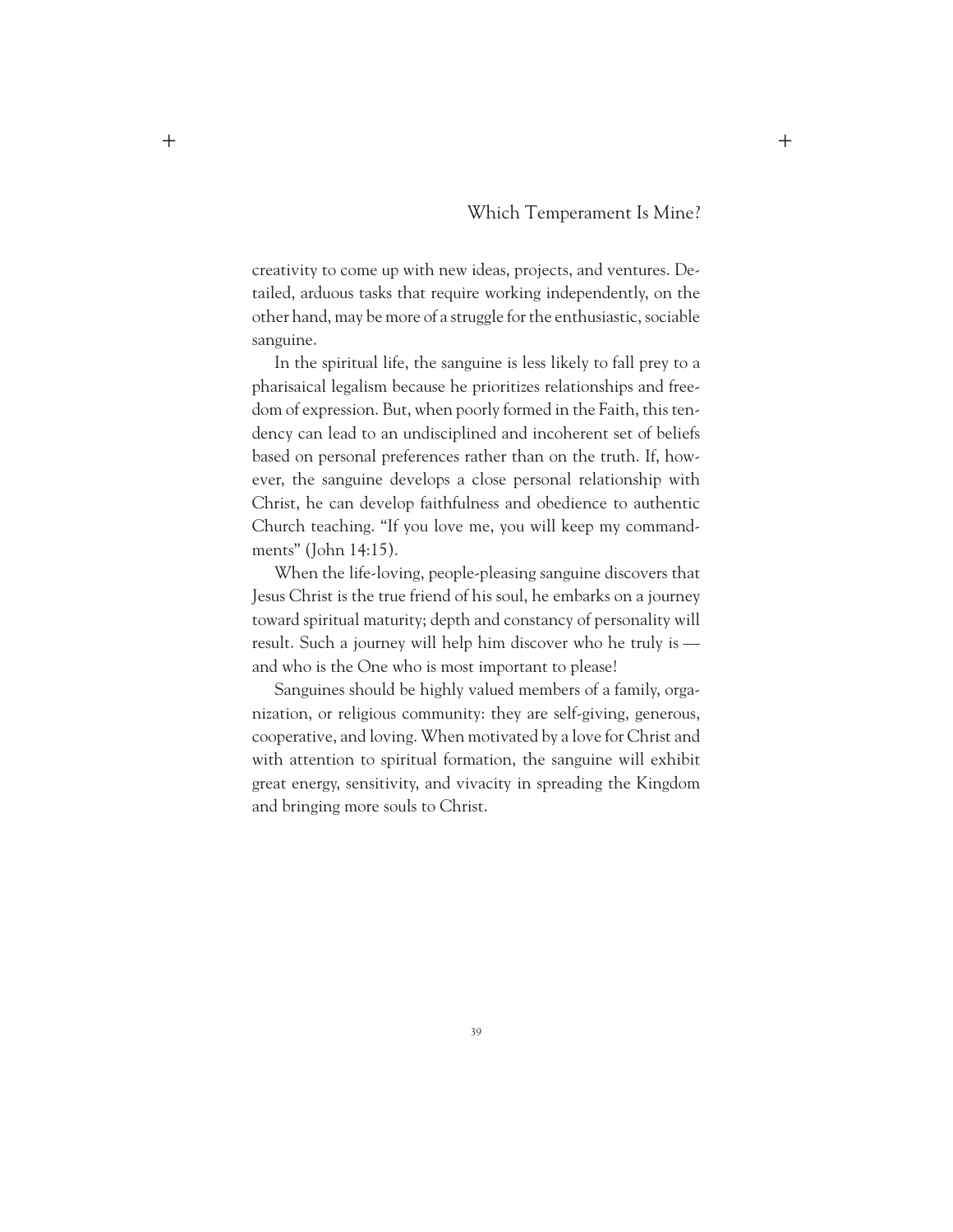+

#### **THE PHLEGMATIC**

+

*Blessed are the peacemakers, for they will be called children of God (Matt. 5:9).*

Phlegmatics are reserved, prudent, sensible, reflective, respectful, and dependable. They are not easily insulted or provoked to anger, nor are they given to exuberance or exaggeration in speech. They are loyal and committed, tolerant and supportive. They possess a hidden will of iron that is often overlooked, because they are such agreeable people. They have a knack for diffusing tense situations. Phlegmatics make superb diplomats and military strategists. They also make excellent firefighters, police officers, and military officers; they excel in professions where being calm under pressure is key.

The good news is, if you are of a phlegmatic temperament, you will not have to attend anger-management courses! It takes a lot to rile a phlegmatic. They are known for their easy-going nature. They possess a great deal of common sense and mental balance. They tend to be clear, concise, and thoughtful in speech and writing. They are excellent listeners and have great empathy for others. They are supportive friends, patient with difficult people and situations, and considerate at all times. They are accepting of traditions and rules, and will not "buck the system"; they can handle a bureaucratic system or one that has a clearly delineated hierarchy.

They do not, however, like conflict or confrontation. Our oldest son, a phlegmatic, was recently required to enter a debate contest at school. What would a peaceful, non-confrontational phlegmatic do when his grade depended on arguing with an opponent? The result was almost comical. His opponent began, "I believe the drinking age should be twenty-one, because anyone younger than that would be irresponsible." Our son replied, "I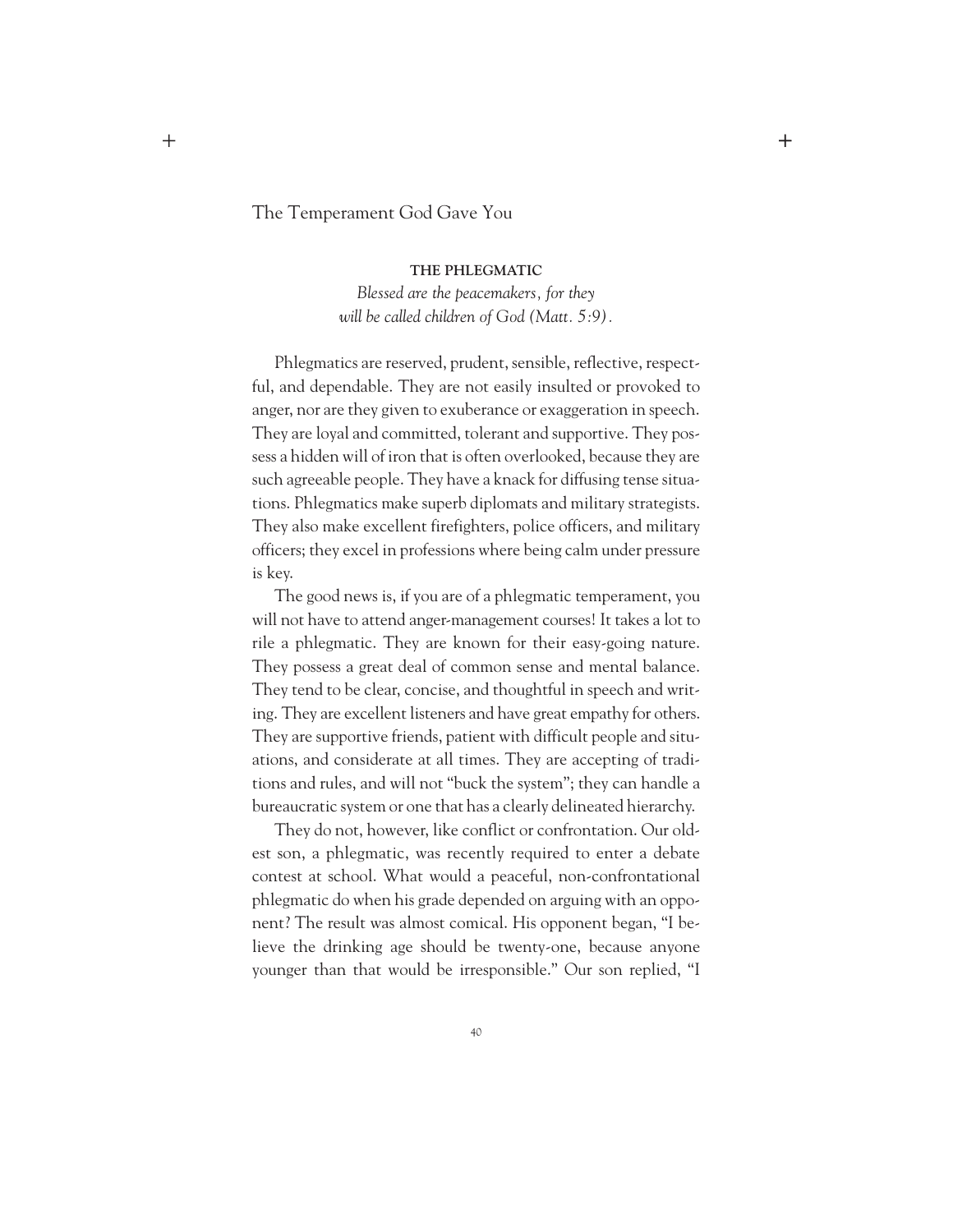agree with you, but I think the age should be raised to twenty-two. They are even more responsible." His poor opponent was struck speechless.

+ +

On the job, phlegmatics are dependable, punctual, and orderly; they can bring harmony to almost any group. Their introversion, combined with the importance they place on relationships, attracts them to abstract goals such as love, patriotism, religion, and loyalty. They are, however, "reluctant" leaders. They prefer a job with security rather than one that is demanding and high-achieving. Many phlegmatics become teachers: the routine and security of the job appeal to them, and they are well equipped with the patience to deal with kids. Engineering, science, mechanics, and carpentry are also good fields for detail-oriented phlegmatics. In the religious life, it has been suggested that the monks who painstakingly produced the illuminated manuscripts were phlegmatic.

Because of their reserved natures, phlegmatics are sometimes accused of being unassertive, or of lacking enthusiasm and spontaneity. Since they aim to please, and want to avoid conflict at all costs, they may become overly conciliatory. Sometimes they are so conciliatory that it appears they do not even know what their own desires are! Unlike the sanguine, who is characterized by his attraction to things (people, experiences, novelties, and material objects), the phlegmatic is known for avoiding things: conflict among people, or demanding physical labor or mental exertion. The phlegmatic might defer to peer pressure in order to keep the peace or to avoid conflict (and thus, can become overwhelmed), while the sanguine gravitates naturally into the thick of his peer group.

Where the choleric needs to restrain himself, the phlegmatic (whose temperament is diametrically opposed to the choleric's) needs to *arouse* himself. The choleric is passionate; the phlegmatic is dispassionate. Their detachment may appear to signal a lack of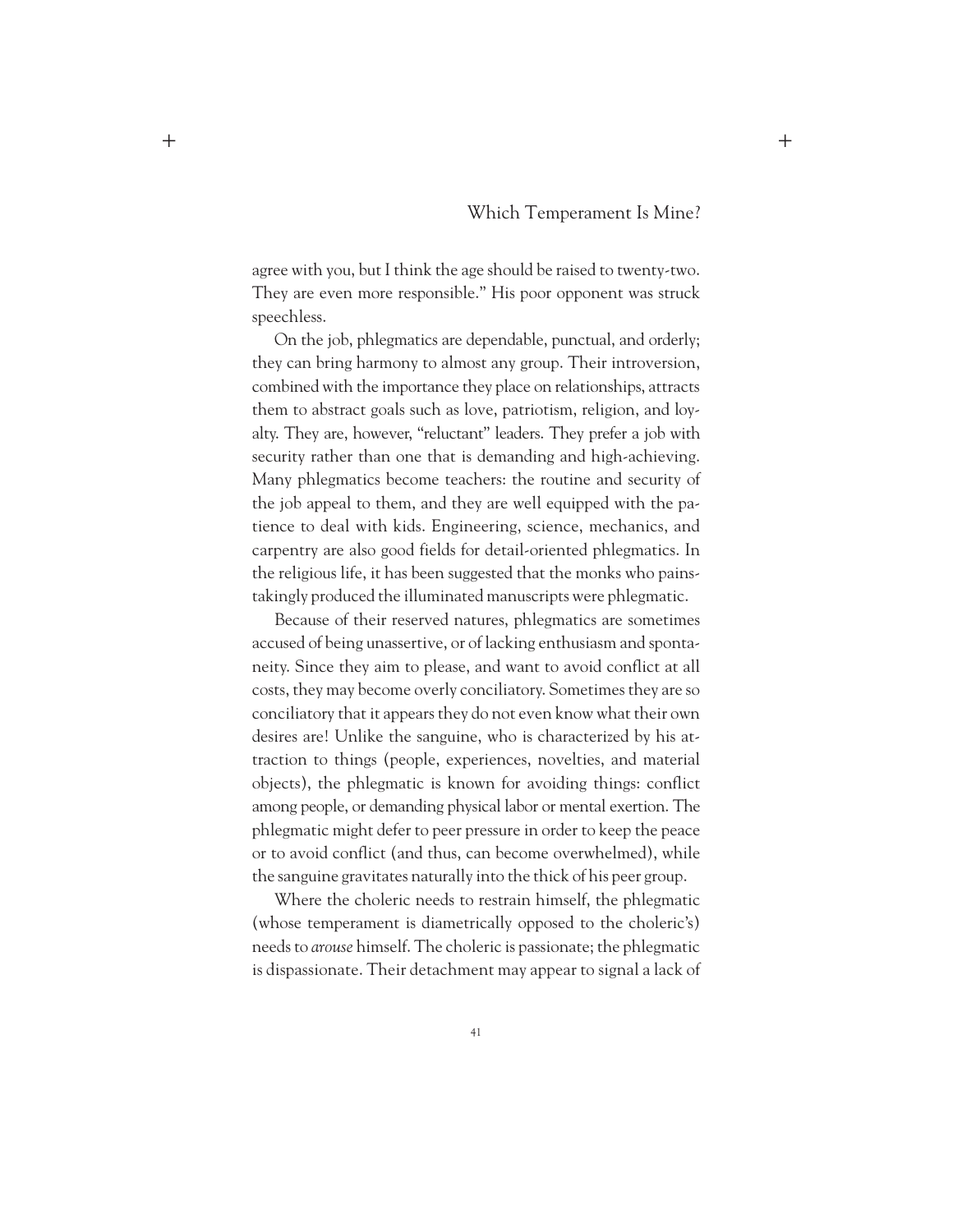+

interest. A phlegmatic will exhibit this direct, scientific, dispassionate, and realistic approach to his work and his studies. Those who are intellectually gifted can become great scholars and scientists whose analyses are objective, unclouded by the passions of either a sanguine or choleric temperament (likely to jump to conclusions or to pursue their own agenda). Such detachment can be beneficial in scholarly work — allowing phlegmatics to spend countless hours sifting through and analyzing research, for example — but frustrating in a relationship. Once the phlegmatic is aroused, however, to achieve a goal or pursue an ideal, he will be constant and persevering.

+

In the spiritual life, a phlegmatic may find it much easier to accept doctrines and teachings of the Church, and may not be as inclined (as perhaps a choleric might) to argue with the Magisterium. The dutiful and cooperative phlegmatic may take at face value the teachings of the Church and may need to be encouraged to internalize and personalize his faith. A good relationship with his pastor, youth minister, or even a spiritual director will help encourage the phlegmatic to take an *active* role in the apostolate of the Church. If the phlegmatic does not perceive the vital necessity of his own personal contribution, he may end up simply warming the pews on Sunday and never truly embracing his baptismal commitment to help spread the Kingdom of God.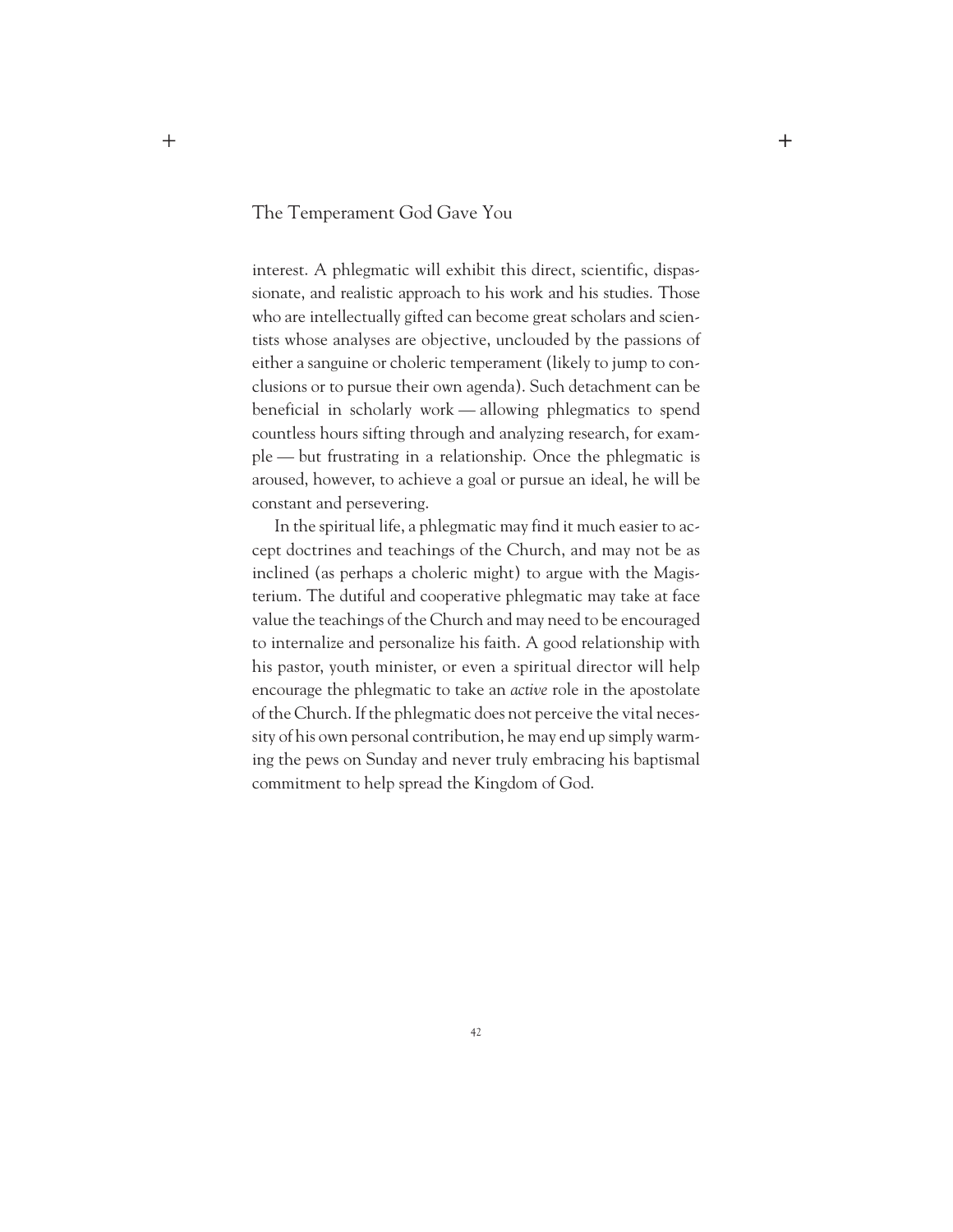o\$

+ +

*What if I can't figure out my temperament?*

When giving presentations on the temperaments, we have heard the question: "What if I can't figure out what my temperament is?" Usually, after a little probing, we can weed out factors such as job-related tendencies or wished-for personality characteristics, and ascertain a person's basic, natural temperament. However, there are other factors that may make it truly difficult to identify your own temperament: for example, a lack of selfknowledge, habitual sin, mental illness, or a dysfunctional upbringing. A job that demands that you act in a way different from your natural temperament also may make it more difficult to identify (although people tend not to last long in such jobs).

Traits acquired through long-term application of the will can also make finding your true temperament tricky. For example, when you first meet our friend John, you will immediately notice his outgoing personality, his friendliness, and his big, hearty laugh. You may thus assume he is sanguine. However, when you get to know him, you will discover that he was actually very quiet and shy as a child and simply decided one day that he was going to change. He worked hard to become skillful at social interactions, and to this day it doesn't come easy. Our friend is very productive and happy in his career as an engineer; but to ask that he become, for example, a salesman, might be asking too much.

Habitual sin can also cause you to exhibit characteristics that may not be related to your temperament, but are, instead, the result of sin. For example, a phlegmatic (who is typically quite easygoing and cooperative) may become angry, argumentative, and mean-spirited as a result of a habit of drinking to excess. Or, a sanguine (who is naturally very open and friendly) may become deceitful and secretive if he is trying to hide an adulterous affair.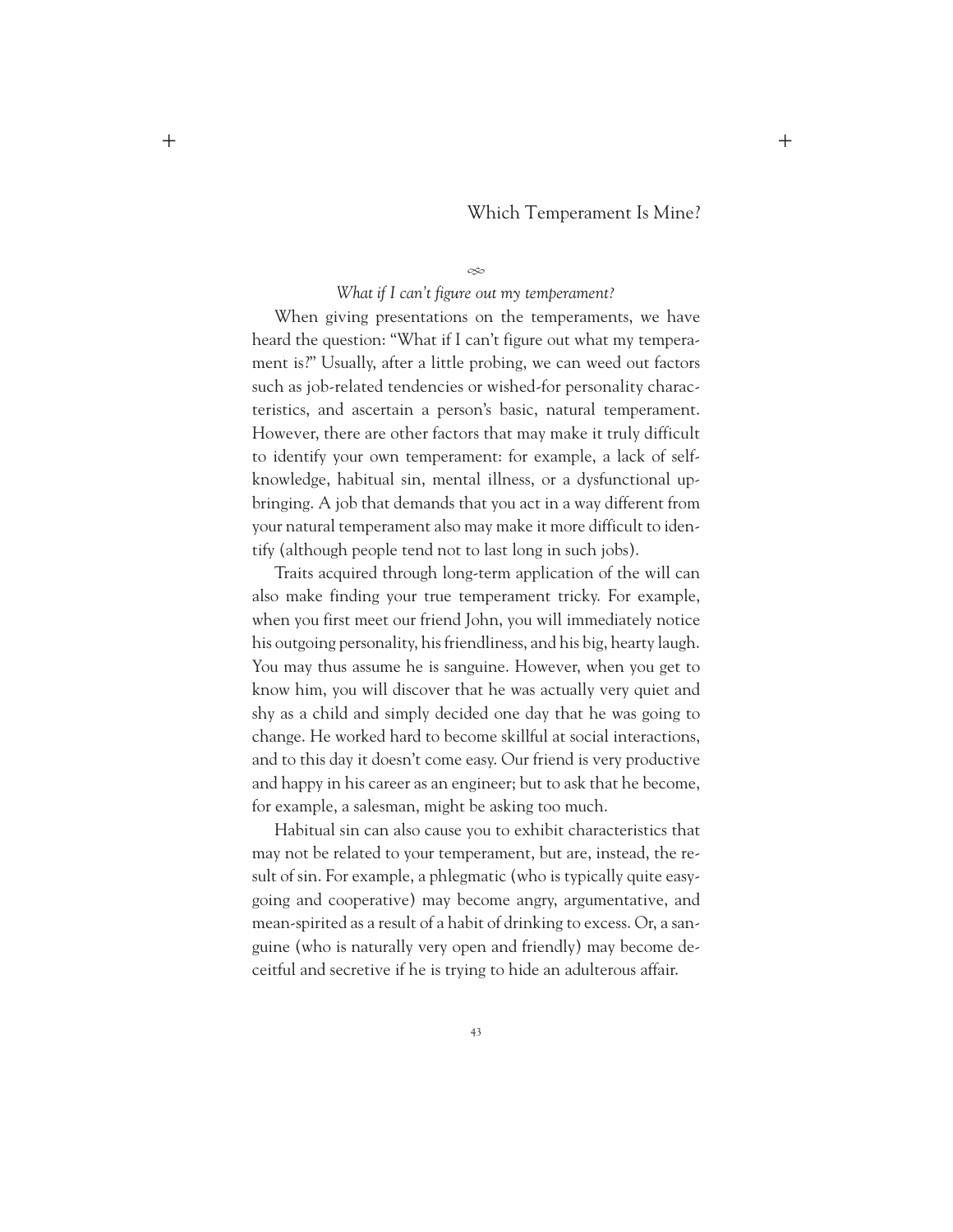+

Another factor that can cloud a person's temperament is lack of self-knowledge. This can be further complicated when a person is very immature or wants to impress someone else; in such cases, he might mistakenly believe himself — or naively wish — to be of a particular temperament.

+

Mental illness or psychological damage can also stand in the way of identifying temperament. Now, no one is perfect. Nonetheless, some individuals are more wounded in their human nature than others. People may be afflicted by physical evil, evil arising from sin or moral weakness, diabolical evil, or the pathology arising from mental illness. A severely dysfunctional family of origin can leave deep psychological wounds. Emotional or physical abuse, ignorance, or family members who are mentally ill can cause a young child to grow up internalizing fear and selfhatred — two destructive attitudes that inhibit him from being able to love others, to be trustful and generous, and to love God. Mental illness can severely affect an individual's ability to perceive reality correctly, to make healthy decisions and have healthy relationships, and even to grow spiritually.

Yet God never abandons anyone. He provides all the means necessary for each person's salvation. "I sought whence evil comes, and there was no solution," wrote St. Augustine in his *Confessions.* Yet, through faith we believe that God allows evil only in order to draw from it a greater good. "Where sin increased, grace abounded all the more" (Rom. 5:20).

#### o\$

## *Spiritual progress may mask temperament*

A final and somewhat different kind of factor is growth in holiness, when a person has grown so close to Christ that he exhibits only few (if any) of the weaknesses of his particular temperament.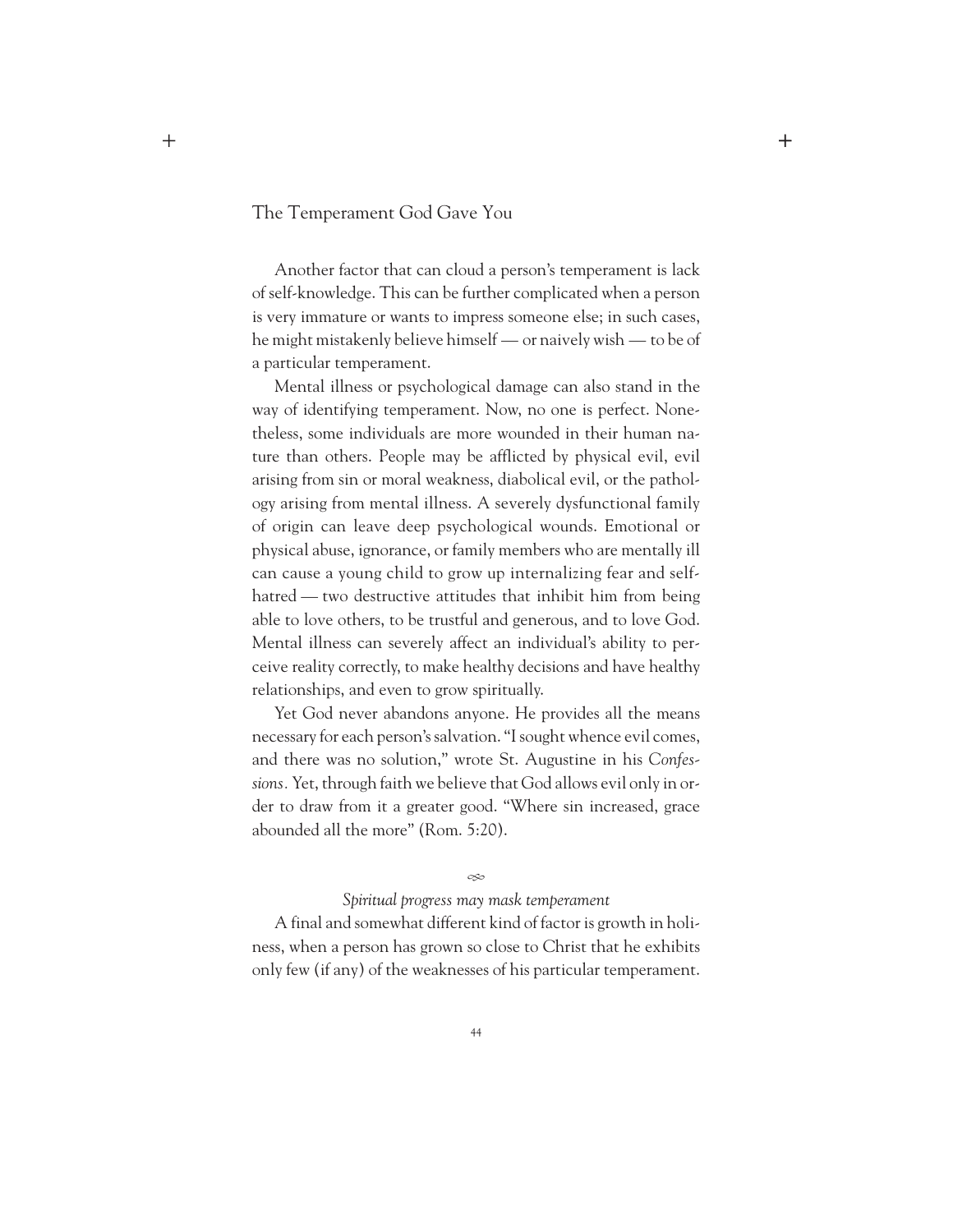St. Ignatius of Loyola was considered to be passionately choleric, yet became so meek and so humble that people who just met him thought he was phlegmatic. St. Thérèse of Lisieux had been a lively, impulsive, strong-willed child, yet many of the sisters who lived with her never guessed what heroic struggles lay hidden beneath her gentle, humble mien.<sup>10</sup> St. Teresa Benedicta of the Cross (Edith Stein) had been precocious, temperamental, and introverted as a young child, and as a young woman suffered severe depression. She later became a brilliant philosopher, writer, lecturer, and Carmelite who wrote, "To suffer and to be happy although suffering, to have one's feet on the earth, to walk on the dirty and rough paths of this earth and yet to be enthroned with Christ at the Father's right hand, to laugh and cry with the children of this world and ceaselessly sing the praises of God with the choirs of angels — this is the life of the Christian until the morning of eternity breaks forth."11 A melancholic saint is one who exhibits such joy in the Cross.

+ +

As you progress in the spiritual life, becoming more Christlike, you, too, may find the characteristic weaknesses of your temperament obscured; and you may through prayer and perseverance develop virtues that are not characteristic. You may come to say, like St. Paul, "Yet I live, no longer I, but Christ lives in me" (Gal. 2:20).

> <sup>10</sup>"Many of the nuns thought of [St. Thérèse] as a nice little thing — nothing more. Yet her nature was a violent one. Her mother said of her, 'She flings herself into the most dreadful rages when things don't go as she wants them' ": *The Autobiography of Saint Thérèse of Lisieux: The Story of a Soul,* trans. John Beevers (New York: Doubleday, 1957), 13.

<sup>11</sup>*Love of the Cross.*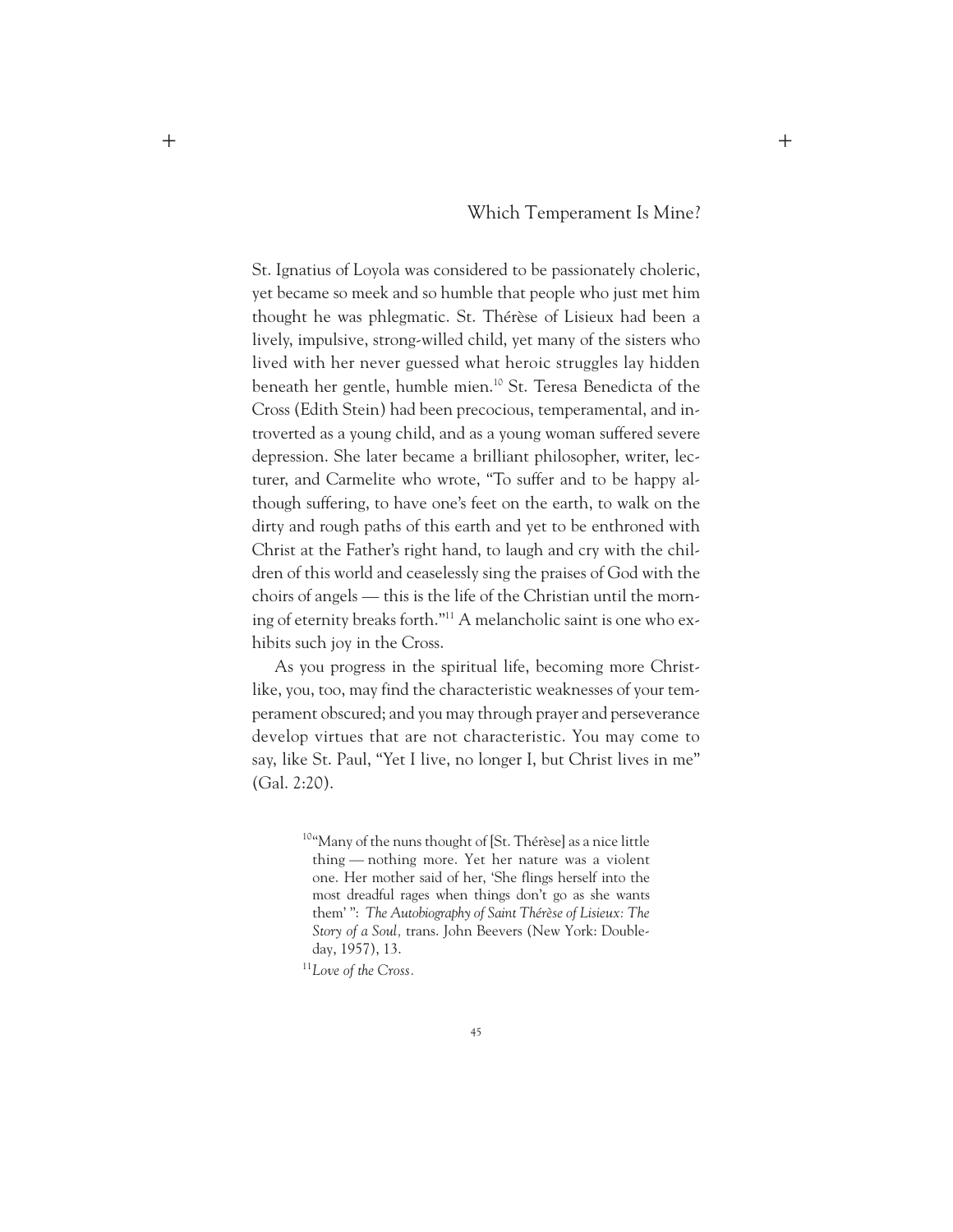+

We have highlighted each temperament's typical responses and preferences. Bear in mind that these portraits of the temperaments are not set in stone, nor do they seal a person's fate. However, the tendencies noted above can serve as a useful tool for self-analysis and, ultimately, improvement and self-formation.

o\$

+

In the next chapter, we will look at the choleric, the melancholic, the sanguine and the phlegmatic *spouse;* how the temperaments interact with one another, some land mines to avoid, and some useful tips for promoting healthy, positive, loving communication between spouses, which will in turn build healthier, happier marriages.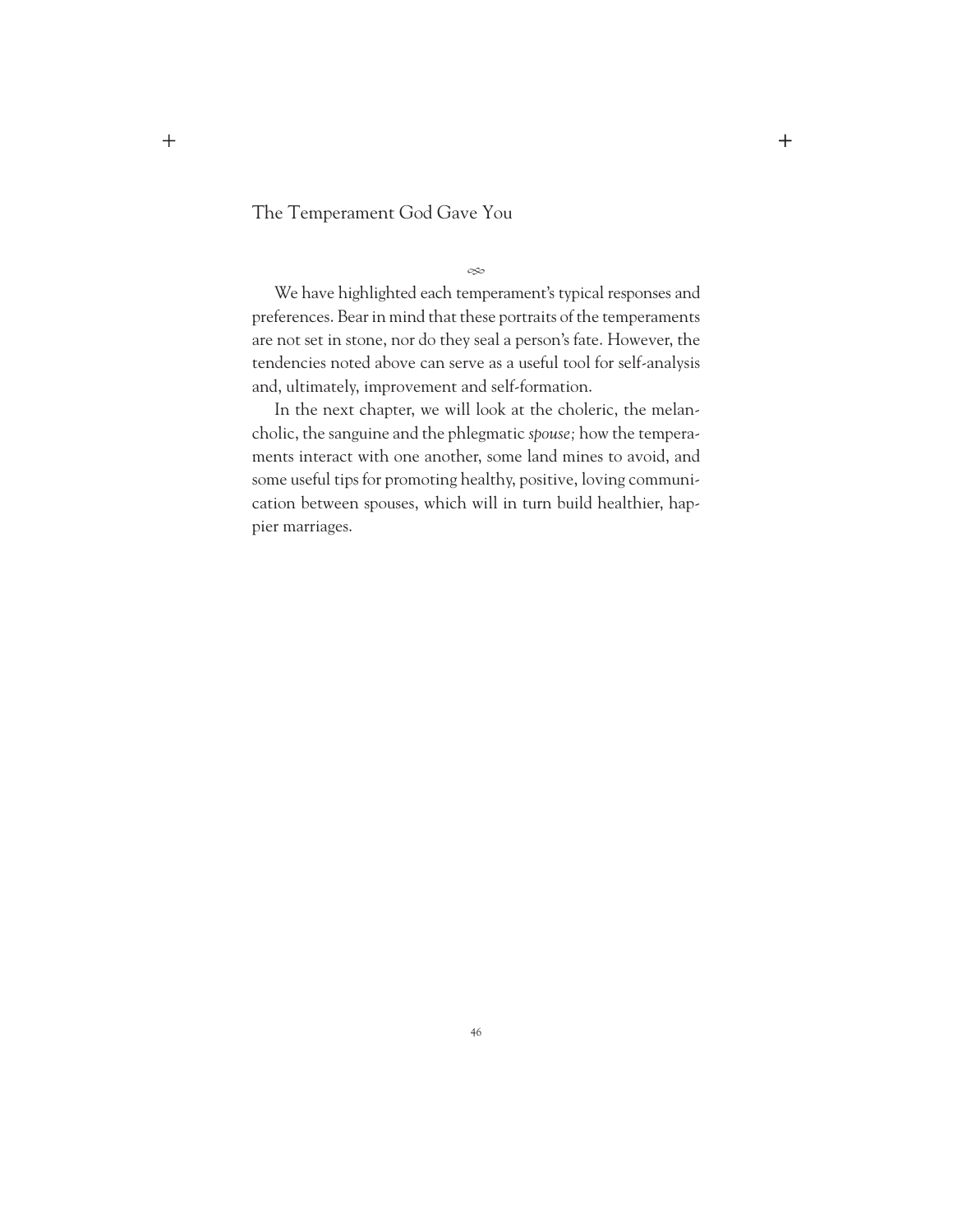$\infty$ 

+ +

*Temperament Indicator*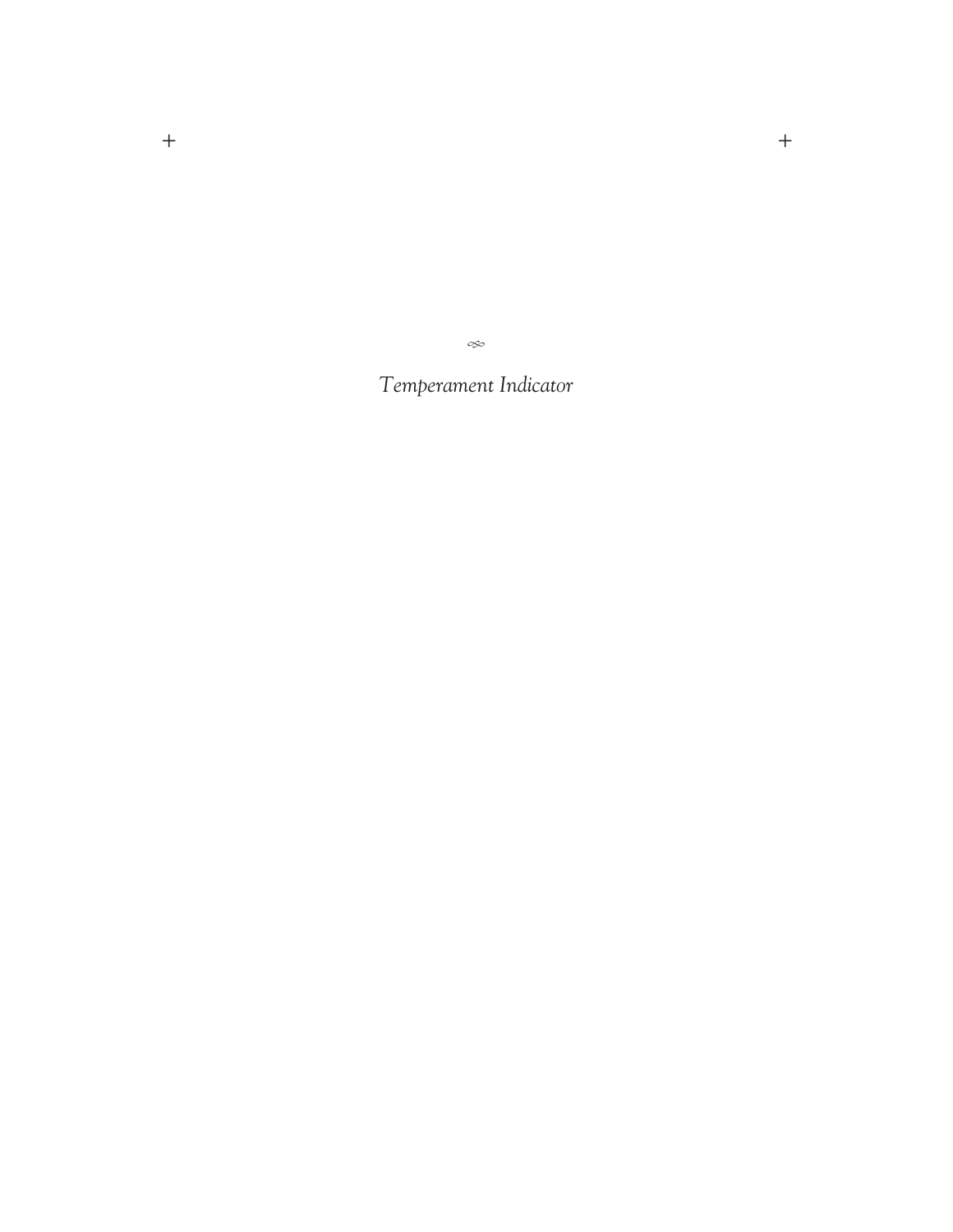#### **QUALITIES OF THE FOUR TEMPERAMENTS**

+ +

#### **Choleric**

Quick to react, intense reaction of long duration; leader; initiator; logical; pragmatic, person of action, forthright; pushes plans through; doesn't display emotions easily, except anger; not given to anxiety; impetuous; eager to express himself; loves debate; can be defensive and prideful; persevering; self-confident; self-reliant; not a follower; driven to achieve goals; private; inclined to retaliation; extraverted; take-charge; argumentative; abhors sentimentality; logical; goal-oriented; decisive; intense; quick-tempered; optimistic; interruptive; needs acknowledgment; wants to be right; a doer; headstrong; competitive; looks for the positive; impatient; productive; makes decisions based on principles/ideas.

#### **Melancholic**

Slow to react, with intense reaction growing over time and of long duration; thoughtful; spiritual; deep; poetic; introverted; overly cautious; perfectionist; thinker; critical; doesn't prioritize well; tends to discouragement and self-pity; worries over possible misfortune; can be a hypochondriac; easily hurt; slow and sometimes indecisive; pessimistic; moody; goal-oriented; detached from environment; few friends; exclusive; likes to be alone; second-guesses; introspective; holds grudges; abhors injustice; is motivated by problems; looks at the down side; idealistic; self-sacrificing; sensitive; makes decisions based on principles/ideas.

#### **Sanguine**

Quick to react; reactions of short duration; relationship-oriented; doesn't hold grudges; life of the party; funny; loves to be with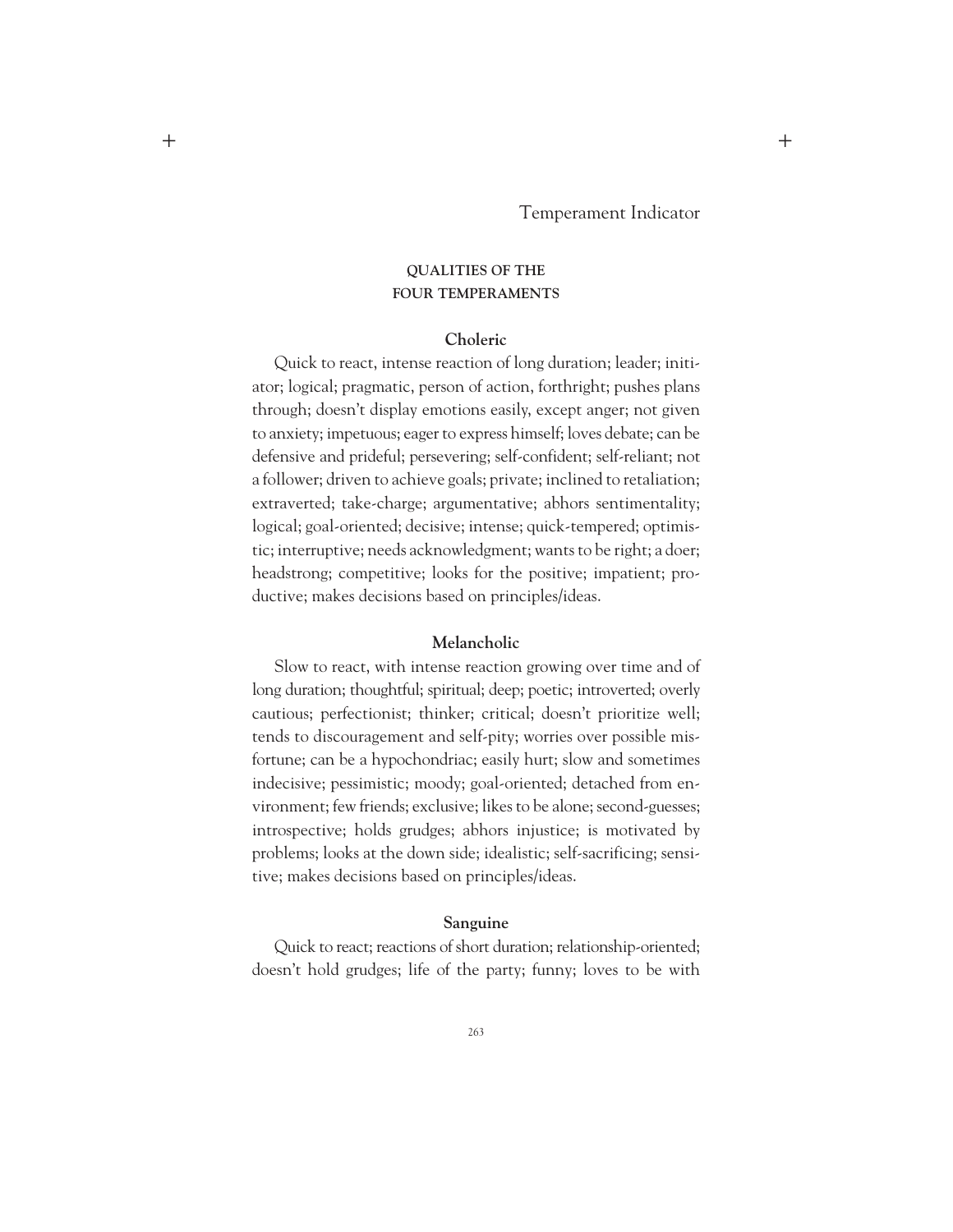people; optimistic; likes groups; talkative; popular; docile; follower; seldom embarrassed; loves variety; attuned to environment; likes clothes; can be faddish; enjoys shopping and eating out; high energy; quick to forgive; welcomes change; frank; talkative; sociable; less interested in follow-through; can be superficial; cordial; makes friends easily; self-assured; carefree; eager; likes to talk in front of groups; enthusiastic; prone to vanity; artistic and creative; spontaneous; sometimes forgetful; processoriented; restless; makes decisions based on relationships/feelings; needs help in persevering; social butterfly.

+ +

#### **Phlegmatic**

Slow to react; doesn't react intensely; reactions of short duration; quiet; diplomatic; peaceful; makes decisions based on relationships/feelings; sensitive to others; dependable; procedural; dispassionate; dry wit; follower; introverted; calm under pressure; dutiful; likes structure; requires motivating; hates conflict; enjoys peace and quiet; well-liked by most everyone; peacemaker; reserved; homebody; constant; polite; prefers routine; process-oriented; patient; tolerant; not easily provoked, but feelings can be easily hurt; well-behaved; respectful; would rather please others than do what he wants; orderly; can be sluggish or indifferent, unmotivated; low-key.